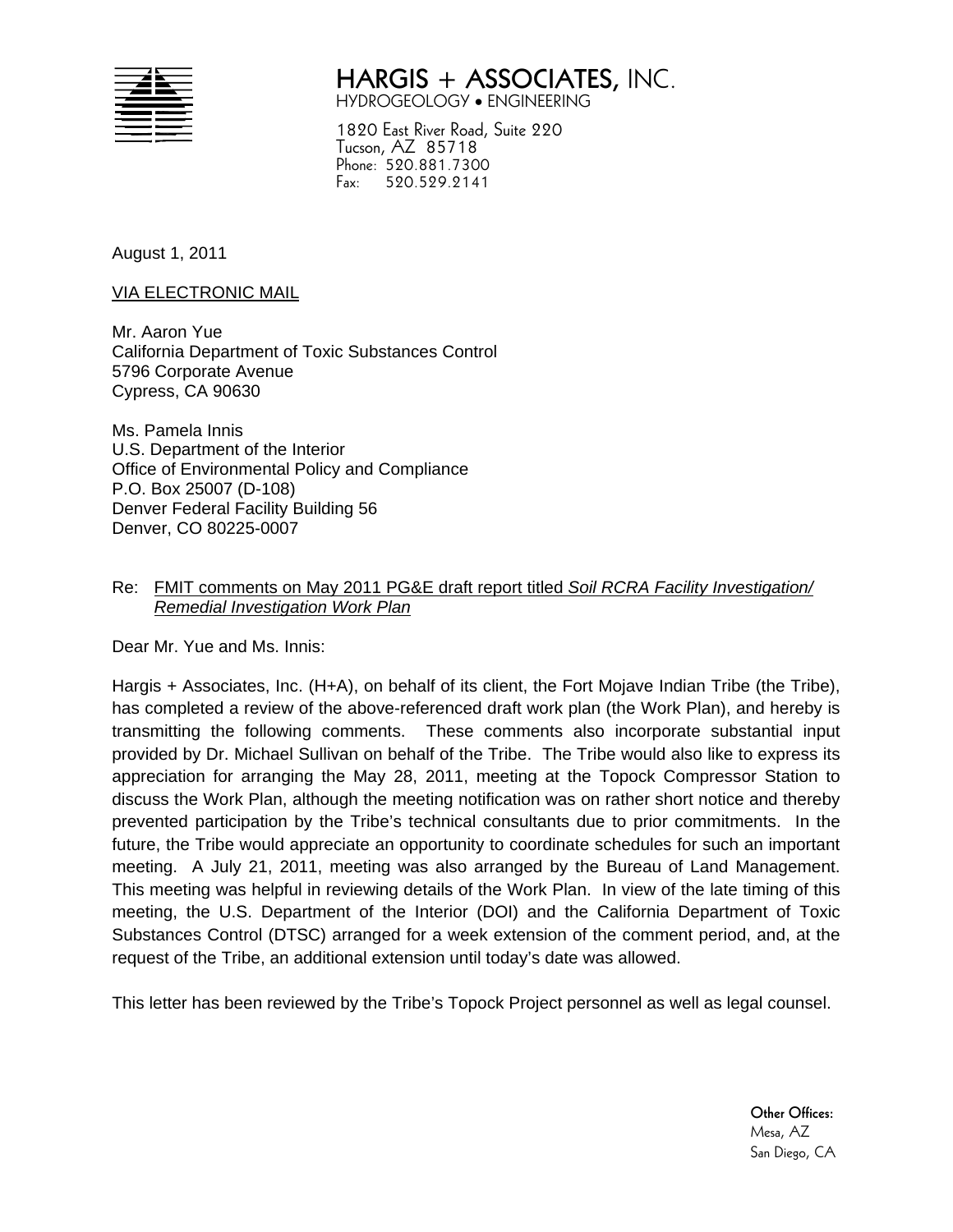

### **GENERAL COMMENT**

The Work Plan is quite voluminous with its many maps and appendices. As such it was difficult to review in its entirety and to efficiently coordinate the various sections and appendices. Some of the appendices had their own appendices, which were identified the same as the major appendices. For example, Appendix A has its own appendices A through F. It would have been helpful to have a better, more complete presentation of the contents.

The series of Technical Working Group (TWG) meetings held during the Work Plan's preparation, which focused on the implementation of the plan components based on Data Quality Objectives (DQOs), was helpful in understanding the general rationale underlying the sampling strategy. As stated in the Tribe's prior comment letters on these earlier work plan components, the Tribe notes that PG&E and the agencies believe there may be a tradeoff between sampling details (*i.e.,* numbers, locations, methods, *etc.*) and the eventual extent of remedy implementation. Nevertheless, the Tribe remains concerned over various assumptions that have been made in this process that will result in unnecessary intrusion and damage to its sacred grounds.

In particular, the Tribe disagrees with assuming future risk scenarios based on residential use. This is inconsistent with the Bureau of Land Management's (BLM) Lake Havasu Field Office's (LHFO) May 2007 document titled, *ROD/Approved Resource Management Plan, Cultural Resource Management* (see p. 26-30). This document assigns this area's land use as "Traditional Land Use." Under Cultural Resource Management the BLM LHFO must adhere to the specifications defined by the categories within the Land Use Allocation, Desired Future Condition and Management Actions.<sup>1</sup> The assumption of future residential risk will potentially affect the level of information required to support decisions on the Corrective Measures Study/ Feasibility Study report.

Embankment modifications, trenches, potholes, and drilling are all considered to be significant intrusions in addition to the incursions necessary to perform these activities. These concerns are further discussed in comments that follow.

 $\overline{a}$ <sup>1</sup> See also Map 12, "Special Cultural Resource Management Areas," CL-11 reference Topock Needles,

<sup>1,127</sup> acres (Conservation for Future Use and Traditional Use, Appendix E Cultural Resources E-1 – E-8), which incorporates the study area.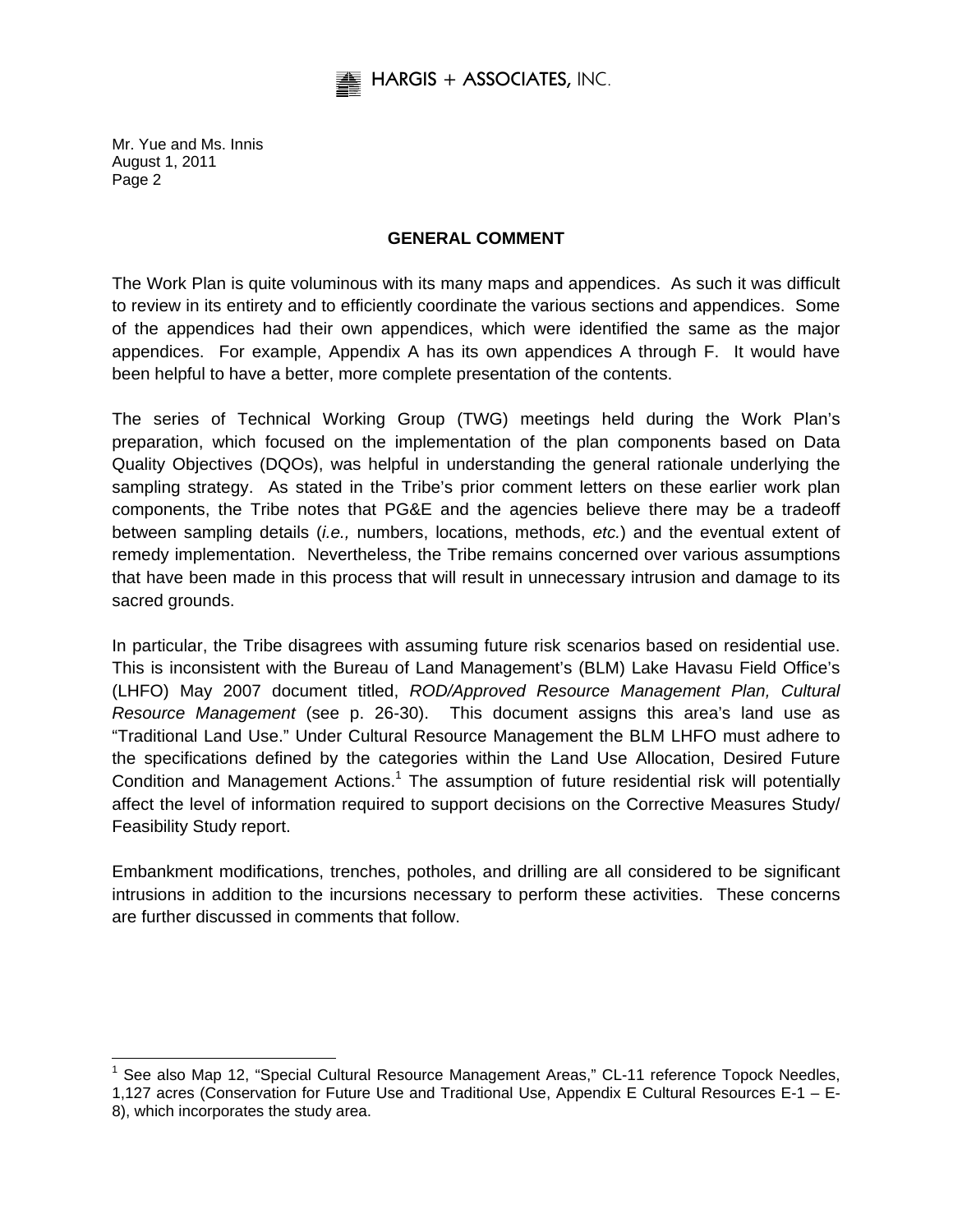

### **SECTIONAL COMMENTS**

# **TEXT**

- 1. p. 1-2, para. 3 (History of the Soil Investigation Program) As stated in the middle of this paragraph, the Tribe supports the concept of "… minimize[ing] the number of samples and disturbances to sensitive resources." At the same time, it is pointed out that there have been prior phases to this soils investigation as evidenced by the great amount of data that has been presented in this current Work Plan. Thus, the claim of a two-phase approach without further context or qualification is rather confusing and misleading. What assurance is there that further sampling "phases" will not be deemed a requirement? How can the Tribe be assured that the environmental impacts will be collectively, and timely, considered? The document, including Appendix E, does not reference the California Environmental Quality Act (CEQA). What CEQA documents have been prepared for the soils studies to date and what CEQA documents are anticipated in the future for soils?
- 2. p. 1-3, bullets (Soil Part A Investigation History and Appendix C8) The mention of the sampling at the Undesignated Area (UA) UA-1 (Potential Pipe Disposal Area) does not disclose the profound objections issued by the Tribe in letters dated October 31, 2008, November 22, 2010, and December 15, 2010. As you are aware, the Tribe reluctantly consented to exploration of this area via selected geophysical methods (GP) in the December 15, 2010 letter. While the Pacific Gas and Electric Company (PG&E) refers to these methods as "non-intrusive," the Tribe does not regard them as such because GP still creates a physical disturbance to the sacred grounds, albeit of a somewhat different nature.

Nevertheless, in light of the DTSC's insistence of the need for further characterization as stated in its December 23, 2010, response letter to the Tribe, the Tribe acceded to the use of GP methods. At that time the Tribe also agreed with DTSC's plan to reinterview the former PG&E employee, who initially reported pipe disposal in the vicinity, and the review of historic aerial photographs of this area.

The review of this follow-up work as presented in Appendix C8 of the Work Plan appears to have done little to resolve the "mystery of the buried pipes," except once again to expand the search into another area (UA-1B). The aerial photographs are inconclusive in regard to a disposal area within the vicinity, and the 2011 follow-up interview with the former employee exposed a great deal of uncertainty as the location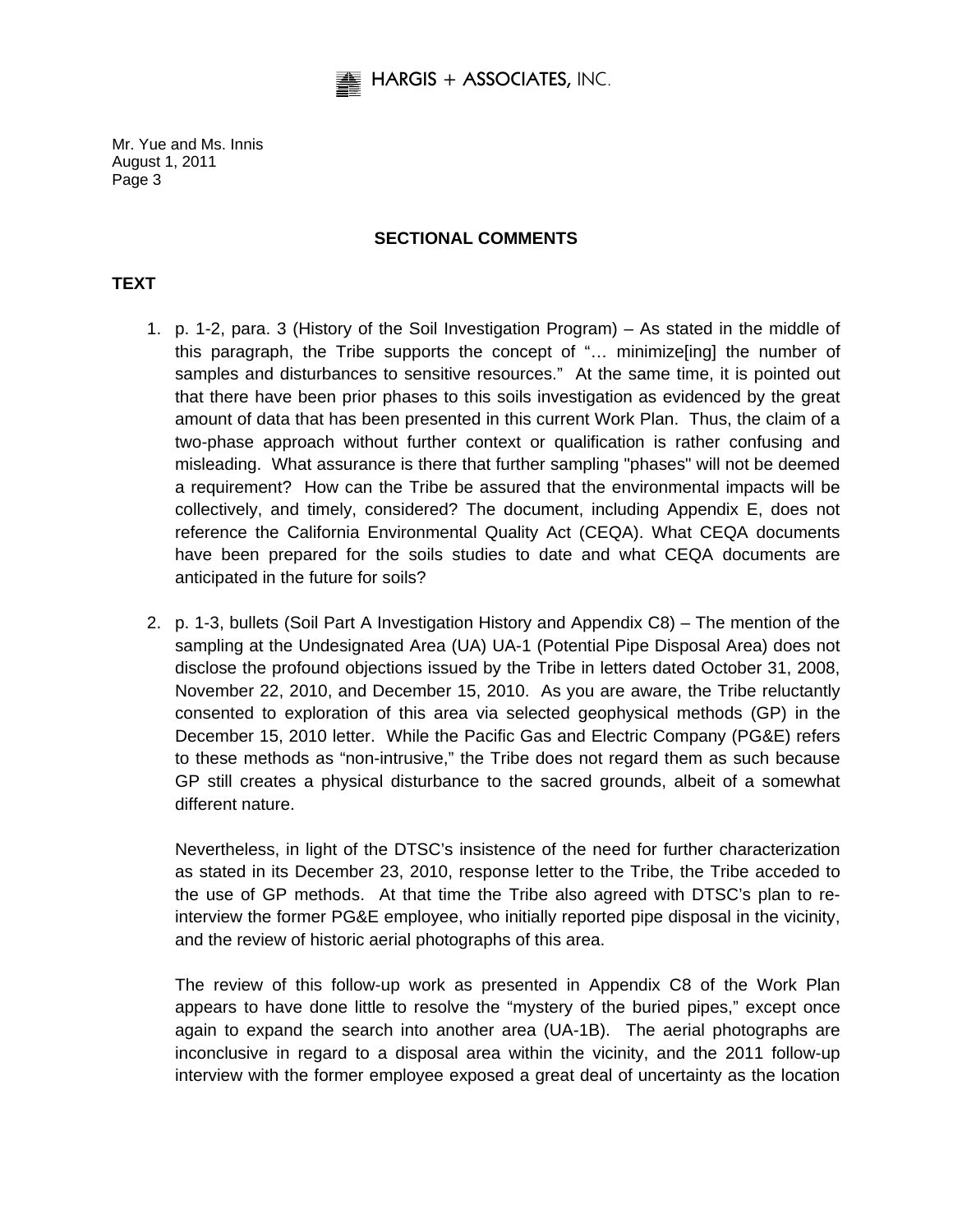

> and the timing of the alleged pipe burial, leading to PG&E's conclusion that it would be necessary to yet again expand the proposed area of exploration.

> Ultimately, this poses concern as to how the DTSC will decide to act on information resulting from these next GP surveys. What if the survey indicates the presence of an anomaly at one of these new sites? Will PG&E then be directed to perform intrusive investigations? In the event that pipe disposal is confirmed, will the area be dug up so that the pipes can be removed only to be buried elsewhere? On the other hand, what if the GP survey does not register a finding? Will the investigation then be expanded indefinitely until something is found? We do not seem to be converging on a reasonable resolution to this perceived "problem." Again, how can the Tribe be assured that the environmental impacts will be collectively, and timely, considered?

> Finally, PG&E is reminded that conditions of the Tribes agreeing to the conduct of the GP surveys included the full-time involvement of a Tribal monitor(s) and Tribal cultural expert(s) and the authority of the monitor(s) to call for a work stoppage in the event of a determination that the level of disturbance is unacceptable.

> But ultimately, the Tribe is opposed to any intrusions beyond the performance of the GP survey, regardless of the outcome. The Tribe maintains that if there is an indication of the likelihood of buried, asbestos-wrapped pipes, they should be noted, but left in place.

3. p. 1-4 through 1-9 including Table 1-1 – At this point, the overall explanation of how and why the soils RCRA Facility Investigation/ Remedial Investigation is organized the way it is and will be implemented is unnecessarily confusing. It is understood that, originally, PG&E had petitioned to defer the Part B investigation arguing that there are ongoing Compressor Station operations in that area and it would be a more appropriate topic for eventual site closure, this petition was denied by DTSC. The artificial division of what is or was done inside the Compressor Station fence line vs. the area outside the fence line seems rather arbitrary to the question of the remedial investigation anyway. However, the Work Plan now has devised a new distinction as to what was done in areas peripherally outside the fence line ("Perimeter Area Investigation") and what originated within the fence line, but was discharged from point sources (pipes) into the area outside the fence line (i*.e.,* "Storm Drain System Investigation").

This was not a distinction that was made clear during the series of TWG meetings. What is the distinction between the so-called "perimeter area" and such areas as Area of Concern (AOC) AOC-1 and AOC-9? Why has a new area, not a Solid Waste Management Unit (SWMU), AOC, or UA been defined? Does this imply that the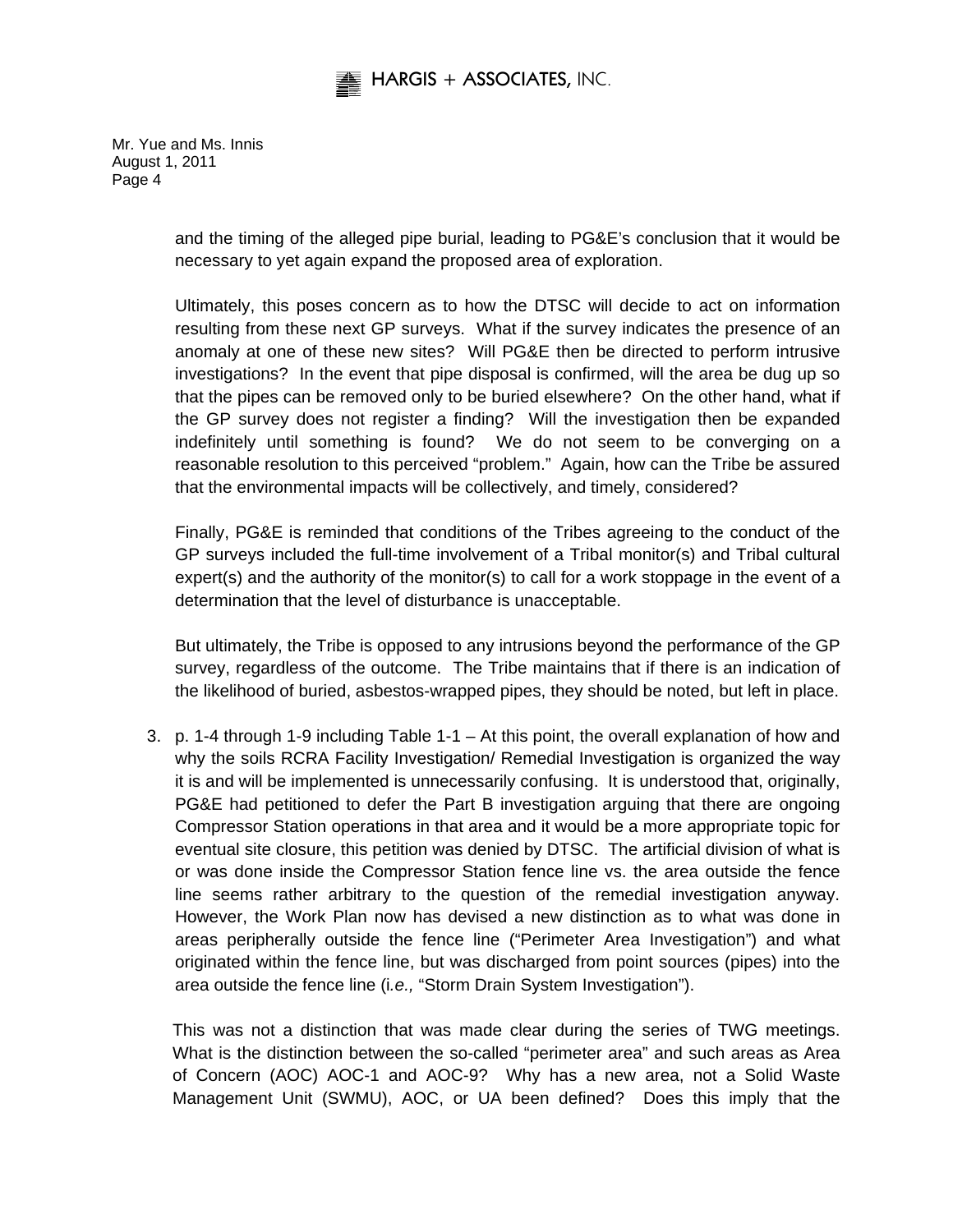

> investigation is ever-expanding? Further justification of the need for these new investigations as well as the rationale as to why they are different from the previous area designations should be provided. Most certainly, it appears that there is now some redundancy in proposed sample locations. The Tribe needs assurances that the environmental impacts will be collectively, and timely, considered.

4. p. 2-1 (2.1.2 Surveys) – The Tribe has repeatedly insisted that participation of a Tribal Monitor(s)/Tribal Cultural Expert(s) is required during the conduct of any archaeological or cultural surveys. This is necessary because the focus of an archaeological surveyor is quite different from the Tribal Monitor/Tribal Cultural Expert, who is additionally concerned with the spiritual integrity of the land.

The Tribal Monitors/Tribal Cultural Experts also have an interest in the conduct and results of the vegetation survey as presented. It is noted that these surveys will be performed post-clearing of the land. What has been done to document what is present prior to clearing?

- 5. p. 2.2 (2.1.3 Site Access and Demarcation) This paragraph references Appendices A and B for further information on site access, and indicates that the access routes are shown on the sampling figures. This is not easily seen on these figures. A separate figure should be included in this section.
- 6. p. 2-2 (2.1.4 Staging Areas and Figure 2-1) The pattern shown in the legend for staging and waste management areas is ambiguous within the fence line. Is the entire Compressor Station intended as both a staging area and waste management area?
- 7. p. 2-3 to 2-5 (Installation of Boreholes and Soil Sample Collection) This section discusses various methods for the intrusion into the soil horizon. The methods described range from shallow and surficial samples collected with hand tools to sonic coring to potholing/trenching and HydroVac potholing. Procedures for the performance of these field methods are presented in Appendix G. There are several concerns with the proposed assemblage of field methods.

First, these are all intrusions and it would appear that PG&E is suggesting that considerable discretion would be permitted in the performance of these activities in terms of depths, methods, and extent of the intrusion. Accordingly, specifics must be made available prior to initiating of work and/or the Tribal Monitor/Tribal Cultural Experts must participate in these field activities in order to assure that field personnel are exercising every effort to minimize the level of disturbance.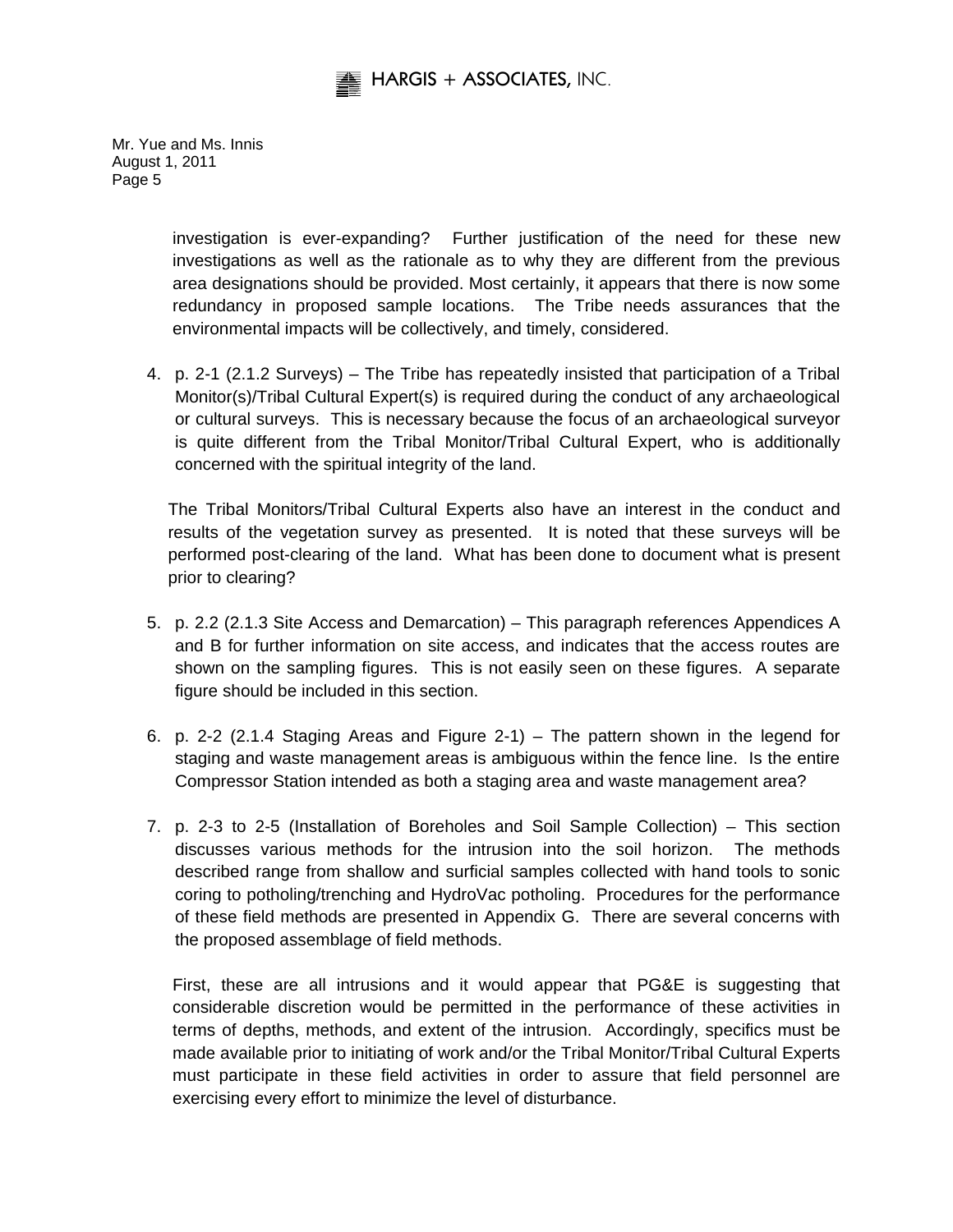

> Second, this activity will result in volumes of investigation-derived wastes (IDW) that must be properly handled. In the past, such materials, if tested as non-hazardous, were stored for possible future repatriation at the Site, and, as indicated in Section 2.2.7.2, PG&E intends to make "every effort" to repatriate these materials. On January 12, 2011, the DTSC held a meeting with the Tribes to discuss alternative methods for well decommissioning. One option discussed involved the use of such IDW materials. Unfortunately, this was not discussed in the context of soil boring abandonment within Appendix G (SOP-B4). Instead, the procedure calls for grouting with bentonite-cement grout to the surface. Would it be possible to revise or obtain a variance to this procedure to allow for backfilling with native materials? The Tribe notes that this is exactly the method proposed for abandonment of potholes.

> Third, the method for soil handling with the intent of repatriation needs to be proceduralized and documented for review by the Tribe. This is not addressed in Appendix A, SOP-B7. A recent visit to the location where drill cuttings are presently being stored indicated that there is considerable commingling of materials taken from different locations on the Site. This may not be an optimal way of handling such materials. The Tribe offers to assist PG&E in writing an acceptable procedure.

> Fourth, how will the sample cores be stored? Do these eventually become IDW? These, like drill cuttings, may be considered for repatriation.

> Finally, in general, the Tribe would favor a borehole to a pothole because it seems that there would be less intrusion and disturbance, however, if the above-described method of abandonment is necessary for boreholes, the permanent damage from such potholes may be less.

- 8. p. 2-5 (2.2.2 X-Ray Fluorescence Field Sampling) The Tribe agrees that X-ray fluorescence can be a useful tool for screening samples as suggested in its February 9. 2007, comment letter on PG&E's 2006 soils work plan.
- 9. p. 2-6 (2.2.4 Geophysical Surveying) Refer to earlier comments concerning the use of GP methods at UA-1 (Comment #2). Will any of the methods described require land clearing or leave a "footprint?"
- 10. p. 2-7 (2.2.6 Vegetation Removal) The Tribal monitor(s)/Tribal Cultural Expert(s) must participate in the decision as to which vegetation is acceptable for removal as provided for in the last sentence and the most appropriate methods for such removals.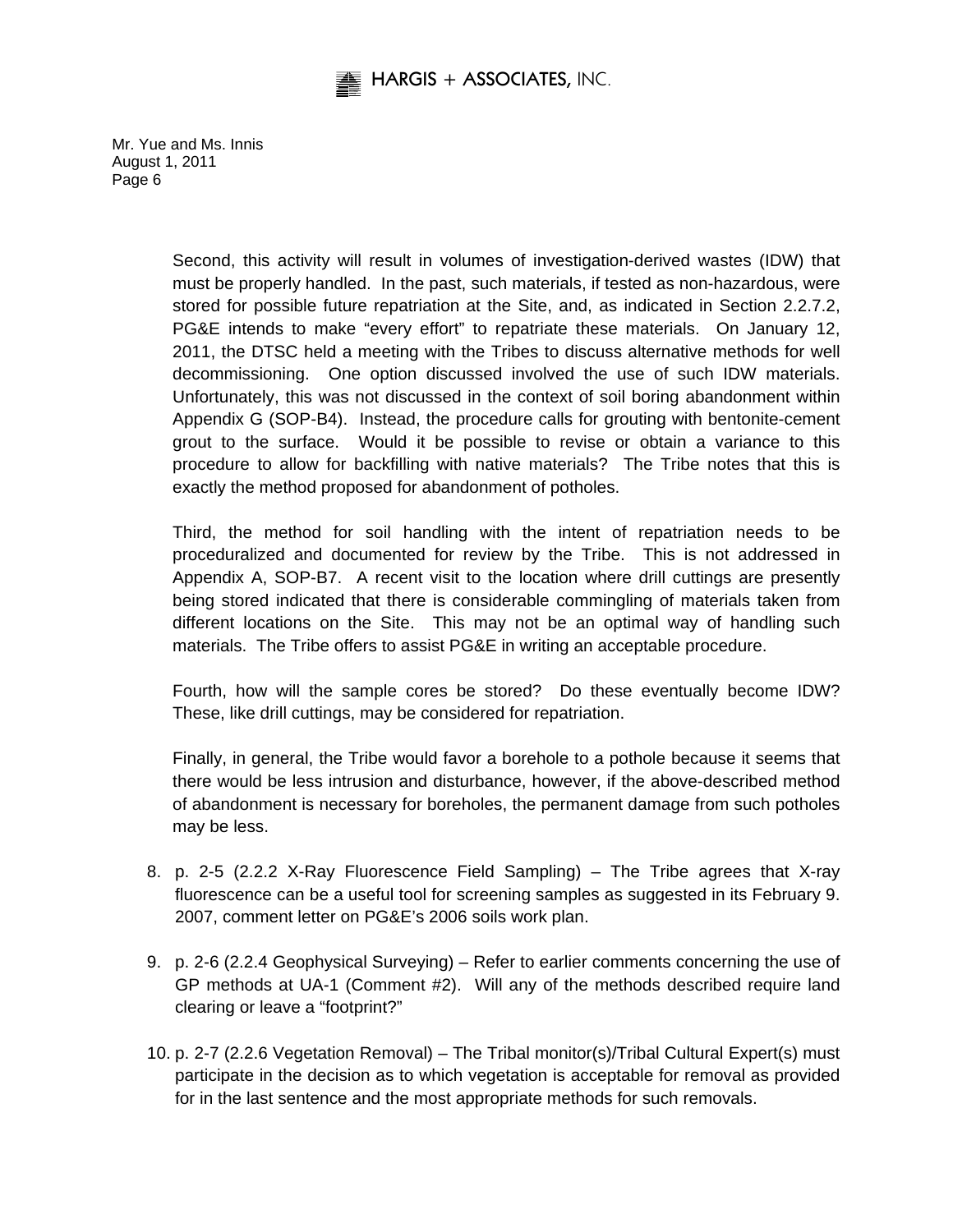

-

- 11. p. 2-8 (2.2.7.2 Investigation-Derived Waste Management) Refer to earlier comments concerning the handling of IDW and repatriation (Comment #7).
- 12. p. 2-9 (2.3 Post-Construction Activities) This section seems to apply the concept of the acceptability of new disturbances in "previously disturbed" areas. The Tribe, in response to PG&E's draft map for Mitigation Measure Cultural 1a-9 (*Aerial Map of*  Disturbed Areas),<sup>2</sup> cautioned that:

*"While as a general rule it may be worse to disturb undisturbed land than*  land that is already disturbed, it must be understood that tribal spiritual *practitioners understand "disturbance" in ways that are different from an archaeologist's or a field technician's understanding. For example, to an archaeologist, the land is "disturbed" if it has been turned over in such a way as to break up the spatial relationships among artifacts and other things that archaeologists study. To a tribal practitioner, this kind of "disturbance" is not necessarily relevant. What matters instead is the degree to which the spiritual integrity of the land has been compromised.* 

*Bulldozing, drilling, and pipe laying (among other things) can compromise the land's spiritual integrity, and are distressing activities to the Tribe, but it does not follow that any location that has been 'disturbed' has thereby fully lost its spiritual integrity. As a result, the Tribe is uncomfortable with a blanket assumption that priority should always or necessarily be assigned to 'previously disturbed areas.' At the very least, the Tribe insists that it be consulted about activities proposed on any lands within the Tribe's valued landscape, whether they have been "disturbed" or not.* 

*Most times, with reluctance, the Tribe will probably agree that further disturbing a previously 'disturbed' parcel is the lesser of two (or more) evils, but there may be times when the Tribe must and will object strongly to further desecration of a 'disturbed area' because in the Tribe's eyes it still has spiritual integrity and importance. Thus a requirement merely to focus new disturbance on previously 'disturbed' areas as they are understood by archaeologists, engineers, and other non-Native American technicians does not by itself mitigate impacts on cultural resources."* 

 $2$  Letter from Dr. Leo S. Leonhart, Hargis + Associates, Inc. to Dr. Yvonne Meeks, PG&E, dated July 5, 2011.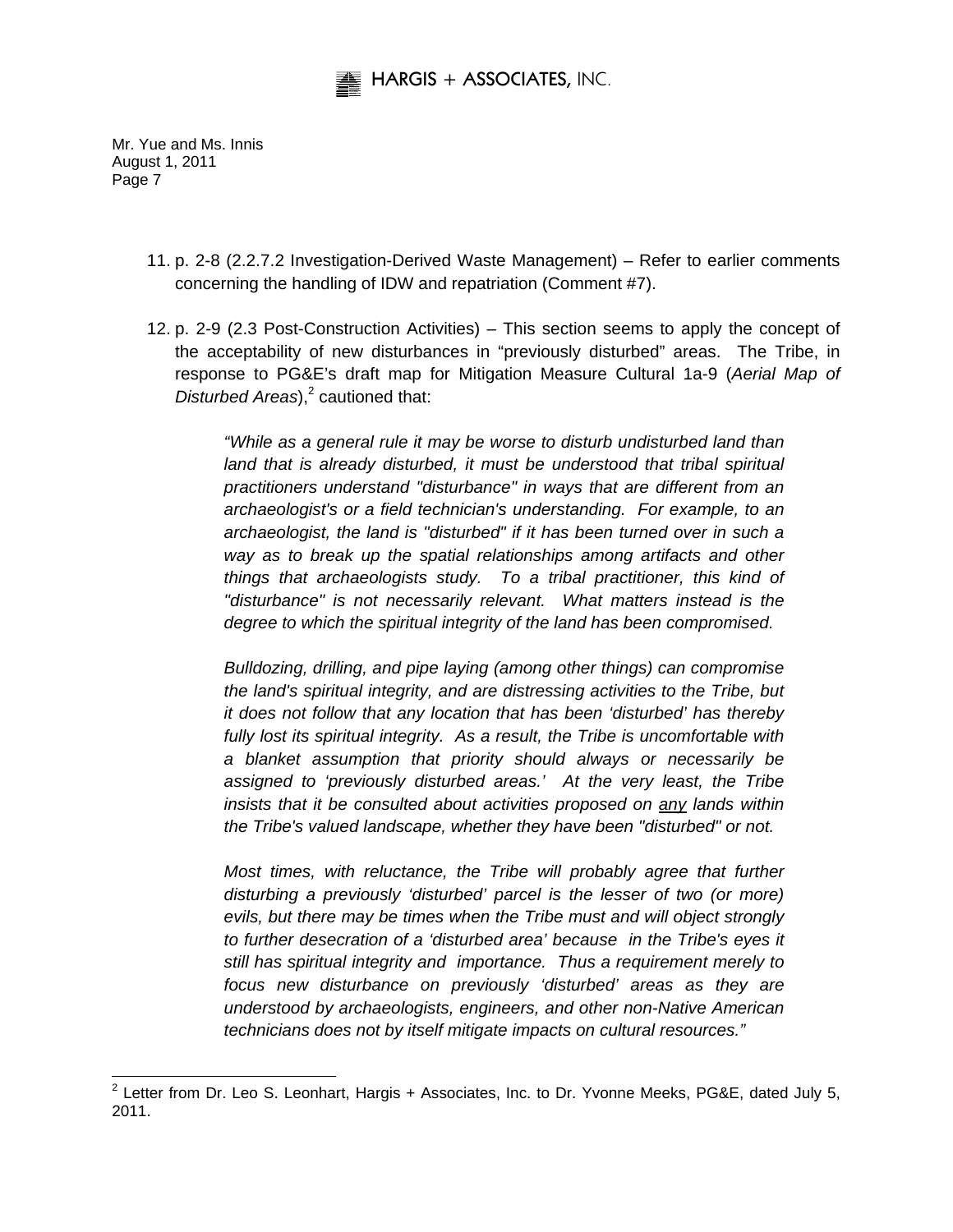

> This concept needs to be explained to and understood by all parties involved in field investigations and planning.

> Additionally, the conclusion that no post-sampling restoration is required for the two acres where vegetation removal is proposed requires further explanation.

13. p. 4-2 (Table 4-1) – The Tribe believes that a strategy involving the use of confirmation sampling to address data gaps should be considered and discussed in the Work Plan.

The table does not present information on the extent of sampling (*i.e.,* numbers, depths, types, *etc.*) in each area.

In regard to Decision 3 (Potential Impacts to Groundwater) – The Tribe has previously commented about the simplicity/conservativeness of the modeling performed on soil concentrations and the need to perform additional sampling to further understand these potential impacts. The Tribe's position is that this additional sampling should only be based on both: 1) more advanced/less conservative modeling, and 2) evaluation of site data where soil contamination exists but groundwater contamination has not been detected. It seems that this Data Quality Objective (DQO) criterion is based on the same modeling that was presented in the prior draft/proposed sampling.

- 14. p. 4.4 (Decision 3) This Decision Rule is titled Soil SSL but really is an evaluation of potential impacts to groundwater. See above comment (Comment # 13) in regard to potential impacts to groundwater.
- 15. p. 4.4 (Decision 5) The criteria for sufficient information to plan the CMS/FS should be specified in general so the reader (without having to read the entire appendices) can understand the level of certainty needed for this criterion. For example, is an estimate of soil volume within 10-fold (an order of magnitude) sufficient? More detail is needed here.
- 16. p. 4-5 Will the same criteria/requirements be applied to samples collected the perimeter and storm drain areas as Part A?
- 17. p. 5-2 (Environmental Impact Report Mitigation Measures) PG&E's reference to the Final Environmental Impact Report (FEIR) for the groundwater remedy in terms of its relevance to the soils investigation is inappropriate as the FEIR was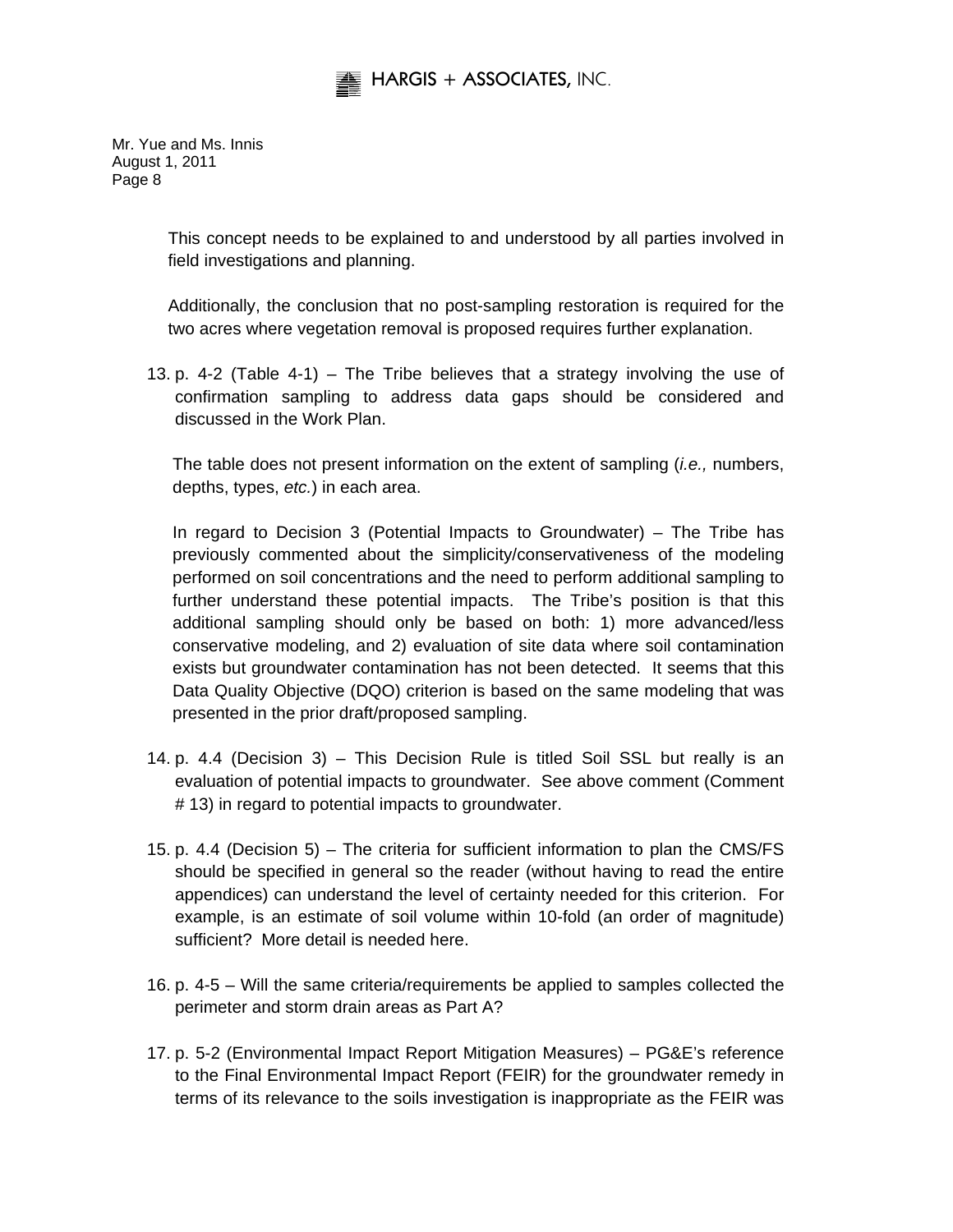

> for groundwater final remedy actions only. Separate impact analysis and mitigation measures will be required for soils impacts. When will DTSC perform this required analysis? This determination must be made by DTSC as indicated on p. 5-2 in paragraph 2.

- 18. p. 5-5 (5.4 Archaeological Surveys and Reviews) The Tribe has previously commented on the limitations of archaeological surveys in regard to Tribal cultural interests. Additionally, there have been a number of archaeological surveys performed without Tribal participation. Based on the perennial omission of this consideration from PG&E work plans, it is evident that Tribal interests are either being ignored or are misunderstood. The position and basis for concern of the Tribe cannot be stated more clearly than in the citation presented in Comment #12. A section presenting this Tribal perspective must be included in all Work Plans involving intrusions and disturbance to the sacred grounds.
- 19. The concluding paragraph on p. 5-6 does not capture the distinction between physical vs. spiritual impacts. The need for awareness and sensitivity extends beyond orientation of field workers and conduct of work in a "respectful manner" also requires deference to the Tribal monitor(s)/Tribal Cultural Experts overseeing the work.

# **APPENDIX A – PART A DATA GAPS INVESTIGATION PROGRAM**

- 20. p. 1-1, para. 3 (Introduction) The report gives the purpose of the 2-phase approach to soil sampling as "to minimize the number of samples and disturbance." This is an interesting claim as the original November 2006 Part A Work Plan does not claim such a goal and neither does the implementation of the sampling suggest adherence to such a goal. The Tribes have, since the beginning, requested that minimal sampling be performed and only that which is necessary to characterize the Site for the remedial investigation.
- 21. p. 1-2, para. 3 (Introduction) Please state the number of samples removed as a result of input received from the tribe(s).
- 22. p. 2-2,  $3^{rd}$  bullet (Overview of Data Gaps Evaluation Process) The DQO regarding potential impact to groundwater has to date been based on a conservative methodology (*i.e.,* one that over predicts impacts). This results in additional and unneeded samples and site disturbance. Less conservative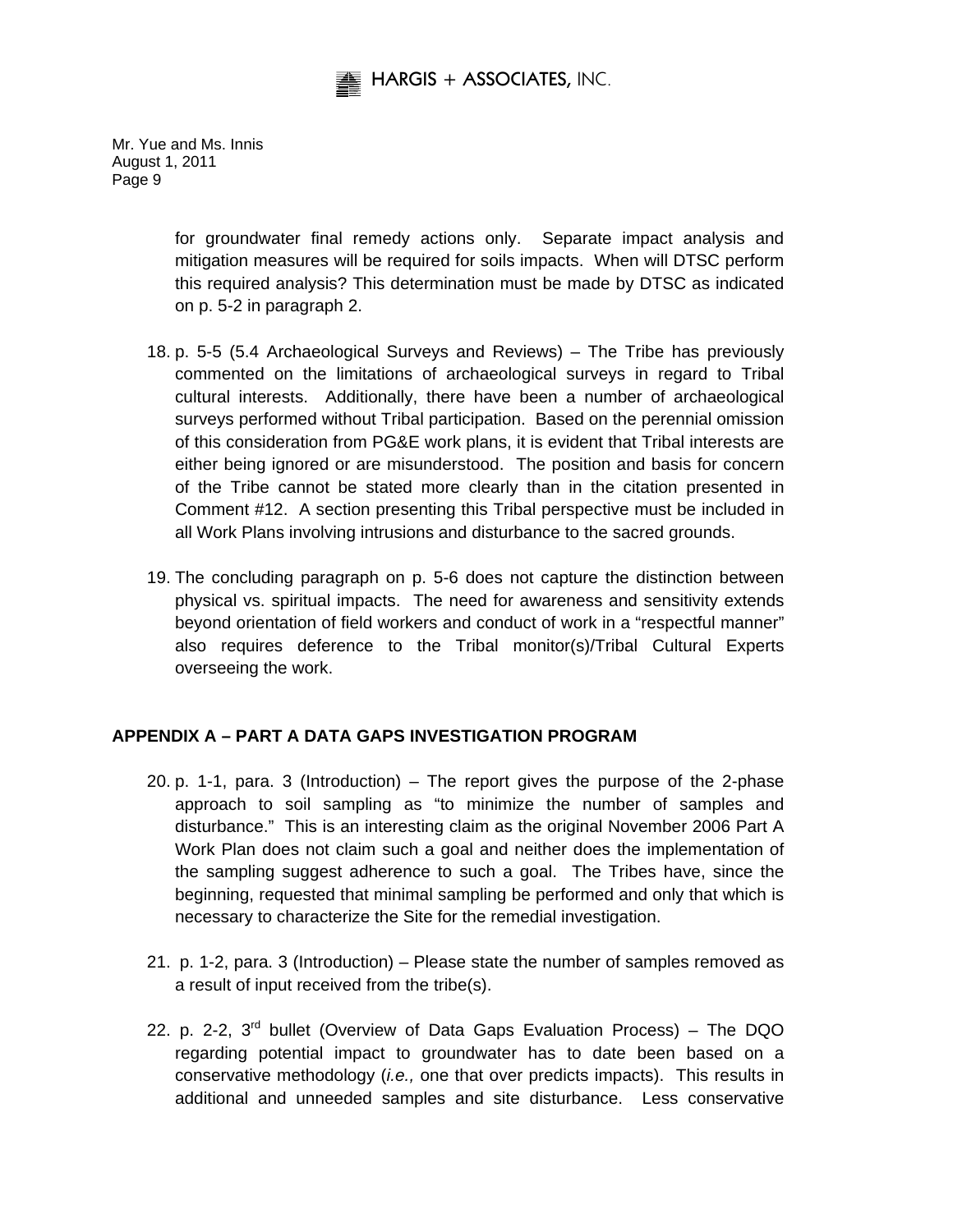

> modeling, in addition to consideration of current groundwater quality conditions at the location under consideration should be the criteria for additional samples to address this DQO issue.

- 23. p. 3-2 (Comparison Values) This section lists multiple comparison criteria that are used to determine if additional sampling is needed. With the exception of ecologically-based screening criteria, none of the other risk-based criteria are relevant to the areas of this project. Many areas of the site are drainages and will not be developed into residential areas (the underlying basis for these criteria). In addition, upland areas are sacred Tribal land and should be left undeveloped and available for Tribal use. Therefore, the only appropriate human health-based comparison criteria are related to Tribal land uses. A preferred approach would be to calculate these values and use them as comparison criteria. This would reduce the number of needed samples. An alternative approach would be to acknowledge that these Tribal-based land use criteria are more relevant than the listed comparison values and consider this when deciding on the need to collect additional samples.
- 24. p. 4-2, para. 4 (Data Sufficiency to Estimate Representative Exposure Point Concentrations Evaluation) – The ability to calculate an Exposure Point Concentration (EPC) for use in risk assessment is an important consideration in the chain of DQO questions. If the answer to this question is yes, and assuming that source areas (*i.e.,* highest residual concentrations) have been sampled, then calculated EPCs could be compared to the respective comparison criteria to determine if additional sampling is needed. Additional step-out concentrations, while giving information on extent, will not likely substantially change EPCs. If these EPCs are already near or below comparison criteria, then the area poses little risk. Additional sampling will not change this conclusion, however additional sampling will cause further land disturbance.
- 25. p. 5-1 (Threat to Groundwater from Residual Soil Concentrations Evaluation) The evaluation of the threat to groundwater is overly conservative and results in additional unneeded samples. As discussed earlier, a less conservative model coupled with site observations should be used.
- 26. p. 6-1 & 6-2 (Data Sufficiency to Support Corrective Measures/ Feasibility Study Evaluation) – This section lists 12 remedial alternatives under consideration for evaluation in the CMS/FS for soils. Following this list, the conduct of treatability studies is mentioned. Will pilot testing also be required for certain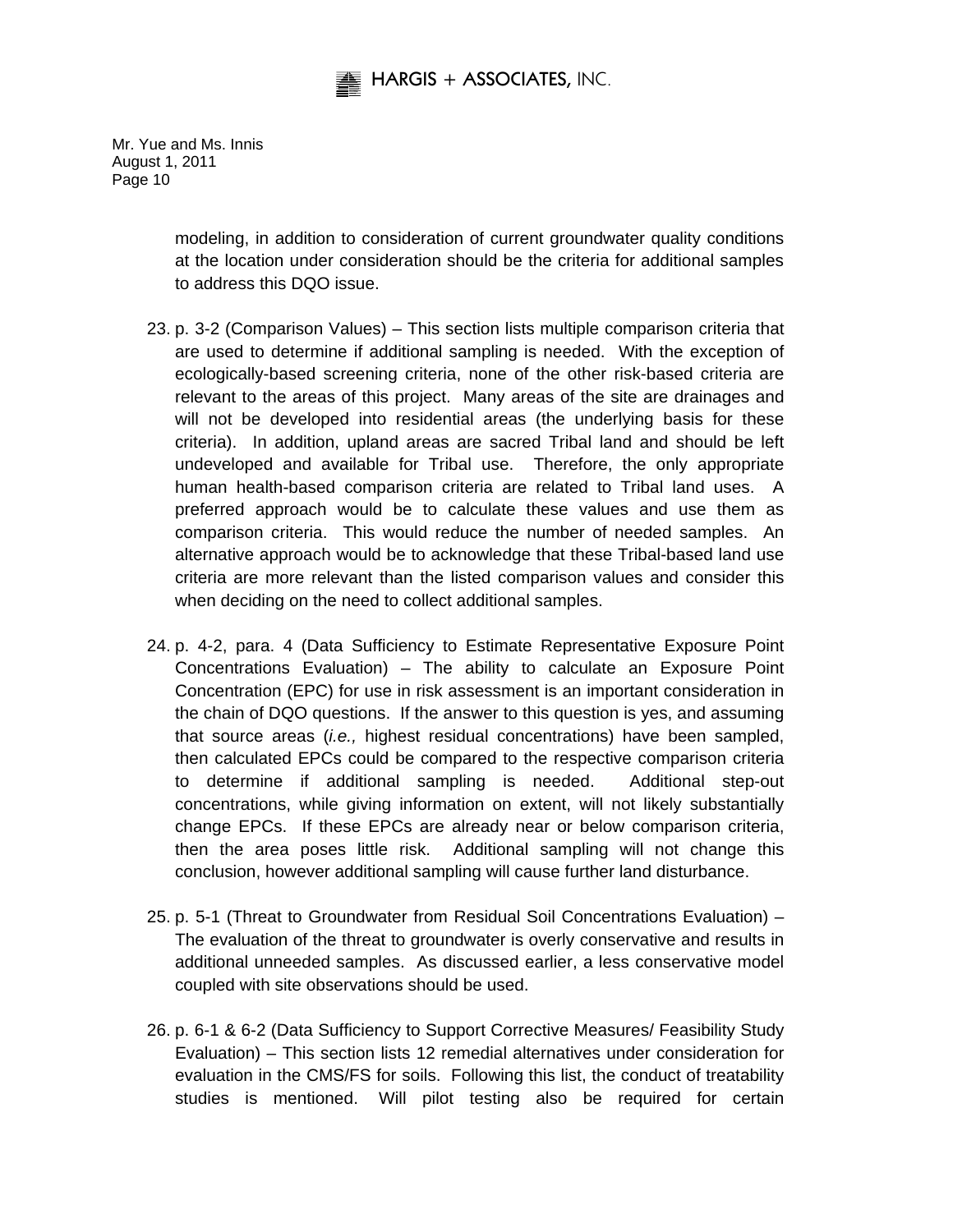

> technologies? If so, which technologies will require pilot testing and what level of impact might be expected from such testing?

- 27. p. 6-3, 1<sup>st</sup> bullet (Data Sufficiency to Support Corrective Measures/ Feasibility Study Evaluation) – No criteria are given for the level of accuracy required for soil volume estimation in support of the CMS/FS planning. There is likely a factor (5X? 10X?) that could be applied to determine whether additional data collection would change the currently-estimated soil volume more than the factor. If not, then remedial planning can move forward with sufficient certainty and additional samples to calculate soil volume are not needed.
- 28. p. 6-3 (general) Many of the listed information needs in this section could be determined from either a single sample at this time in the project or be determined during the remediation activities (if required). It is possible that some samples are collected to get CMS/FS information from areas that ultimately will not require remedial action. Therefore, these additional samples would not be needed. Limit the proposed sampling for CMS/FS data to areas where remediation is most likely to be required. For other areas that may not be subject to remediation wait to collect the additional CMS/FS information until such time that it is clear that the data is needed.
- 29. App. B (Investigation Procedures, Field Methodology and White Powder/Debris Mapping Results (on CD only)) – Are any parts of these procedures intended for the performance of the activities proposed for this Work Plan?
- 30. App. B (Investigation Procedures and Field Methodology) p. B.1 (Embankment Modification) – Further precautions about how these field activities will be performed need to be included in the text. Activities other than sampling (*e.g.,* embankment modification) need to be performed with the same consideration of minimizing site disturbance. Areas to be graded should be reviewed with Tribal representatives prior to earth moving. During grading, Tribal representatives must also be present in the event that artifacts are unearthed or particularly spiritual areas or phenomenon encountered. If this happens, grading should stop until further evaluation of the area is performed. (See comment on "Standards of Performance")
- 31. App. B (Investigation Procedures and Field Methodology) p. B-5, Section B.2.5.2 (Management of Investigation-Derived Waste) – The discussion of IDW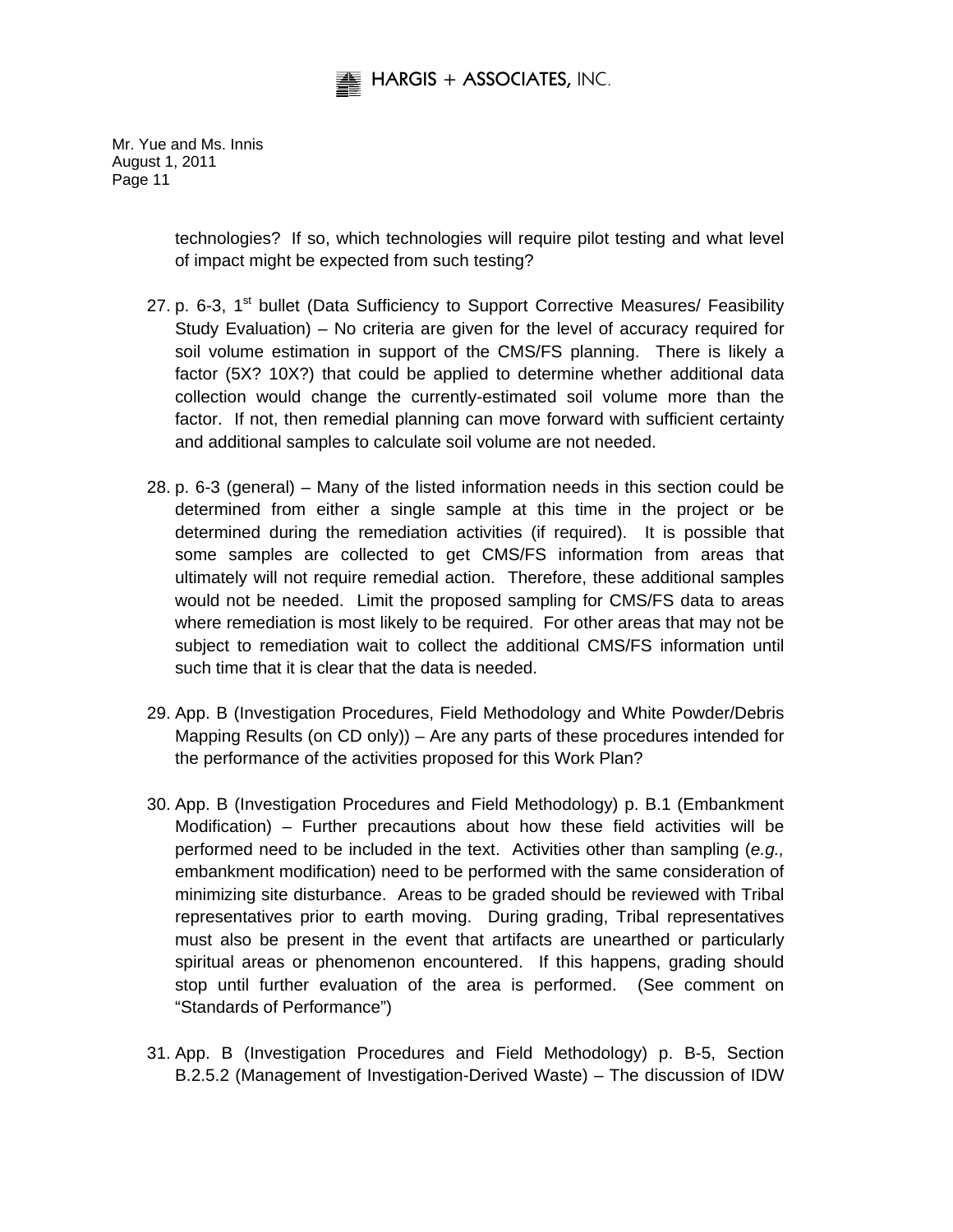

> must include the provisions for storing soils found acceptable for repatriation and the procedures to be followed for repatriation.

- 32. App. C (Part A Phase 1 Soil Investigation Data Gaps Evaluation Results) p. C-2 and Section C.2 – The paragraph suggests that all detected Tentatively Identified Chemicals (TICs) will be evaluated in the risk assessment. In Section C.2, the reference to a table cites a statistical evaluation. The purpose of Table C-1 is unclear when in addition to the listing of detections; there are comparisons to various criteria.
- 33. App. C (Part A Phase 1 Soil Investigation Data Gaps Evaluation Results) p. C-3 – The text here, which describes the procedure for the inclusion of TICs in this project, is contrary to the text on page C-2, which states that simply the detection of a chemical is sufficient for inclusion. These passages of text need to be consistent.
- 34. App. C (Part A Phase 1 Soil Investigation Data Gaps Evaluation Results) p. C-5, para. 2 – This paragraph recommends that the detected inorganic chemicals discussed on the previous page not be selected as chemicals of potential concern/ chemicals of potential environmental concern (COPCs/COPECs). The Work Plan indicates that the COPC/COPEC selection will be performed again in the risk assessment. What is the purpose of this evaluation when it will be performed again?

The recommendation that all these inorganics be eliminated from further evaluation results in both no further characterization and no evaluation in the risk assessments. For some of the essential nutrients (*e.g.,* sodium, potassium, and calcium) the recommendation is appropriate as these chemicals likely do not have sufficient toxicological criteria for evaluation/inclusion in the risk assessment. However, some of the heavy metals can contribute to total noncancer hazards and should be carried through the characterization and risk assessment.

35. App. C (Part A Phase 1 Soil Investigation Data Gaps Evaluation Results) p. C-6 – The evaluation of semi-volatile organic compounds (SVOCs) detected in various soil samples uses a process that is neither fully explained nor tested using sample results from other areas at the site. Specifically, if a negative test shows no correlation and supports rejection, it would be expected that the test would have positive results in samples where known releases have occurred.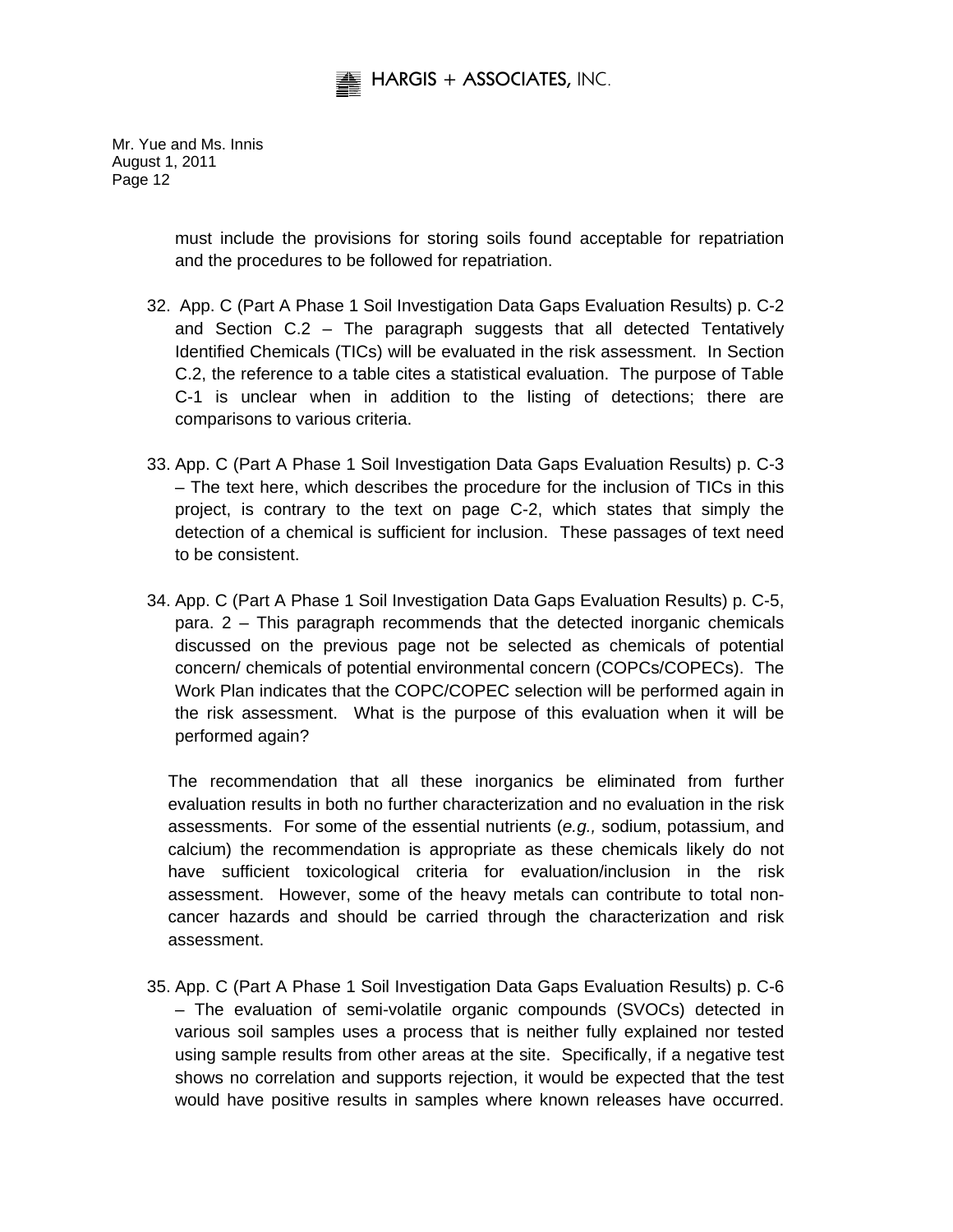

> Because there can be different patterns of contaminants in different solid waste management units/ areas of concern (SWMUs/AOCs), then the data from these SWMUs/AOCs should each be independently considered.

- 36. App. C (Part A Phase 1 Soil Investigation Data Gaps Evaluation Results) p. C-7, Sect C.2.3 – See earlier comment for VOCs as presented for SVOCs.
- 37. App. C (Part A Phase 1 Soil Investigation Data Gaps Evaluation Results) Section C.3.2.4 – The Tribe agrees with the inclusion of polychlorinated biphenyl compounds (PCBs) in the characterization and risk assessment for both Part A and Part B.
- 38. App. C (Part A Phase 1 Soil Investigation Data Gaps Evaluation Results) Section C.3.2.5 – The same comment applies to pesticides as presented above for SVOCs. Pesticides were likely used at the facility and should be included in both characterization and risk assessment for both Part A and Part B.
- 39. App. C (Part A Phase 1 Soil Investigation Data Gaps Evaluation Results) p. C-11, para. 5 – The conclusions on lead and polyaromatic hydrocarbons (PAHs) are to include these "where data gaps have been identified". This is a vague statement and is inconsistent with the other evaluations in this section. The Tribe either recommends the inclusion of lead and PAHs or their elimination. Characterization only where data gaps exist is likely an incomplete characterization.
- 40. App. C (Part A Phase 1 Soil Investigation Data Gaps Evaluation Results) Section C-4 – Have the results of the "less conservative" modeling of migration to groundwater been 1) applied to the data gaps evaluated in this appendix and 2) compared to the previous results to confirm that this new evaluation is less conservative?

# **Part A Phase 1 Soil Investigation Data Gaps Evaluation Results App. C-1 to C-12**

Note that the following comments focus on the tables of proposed additional samples. However, both text and maps have been reviewed in the preparation of these comments.

41. App. C (Part A Phase 1 Soil Investigation Data Gaps Evaluation Results) Tables C1-14 – Seven sampling locations have been proposed for SWMU-1. Of these,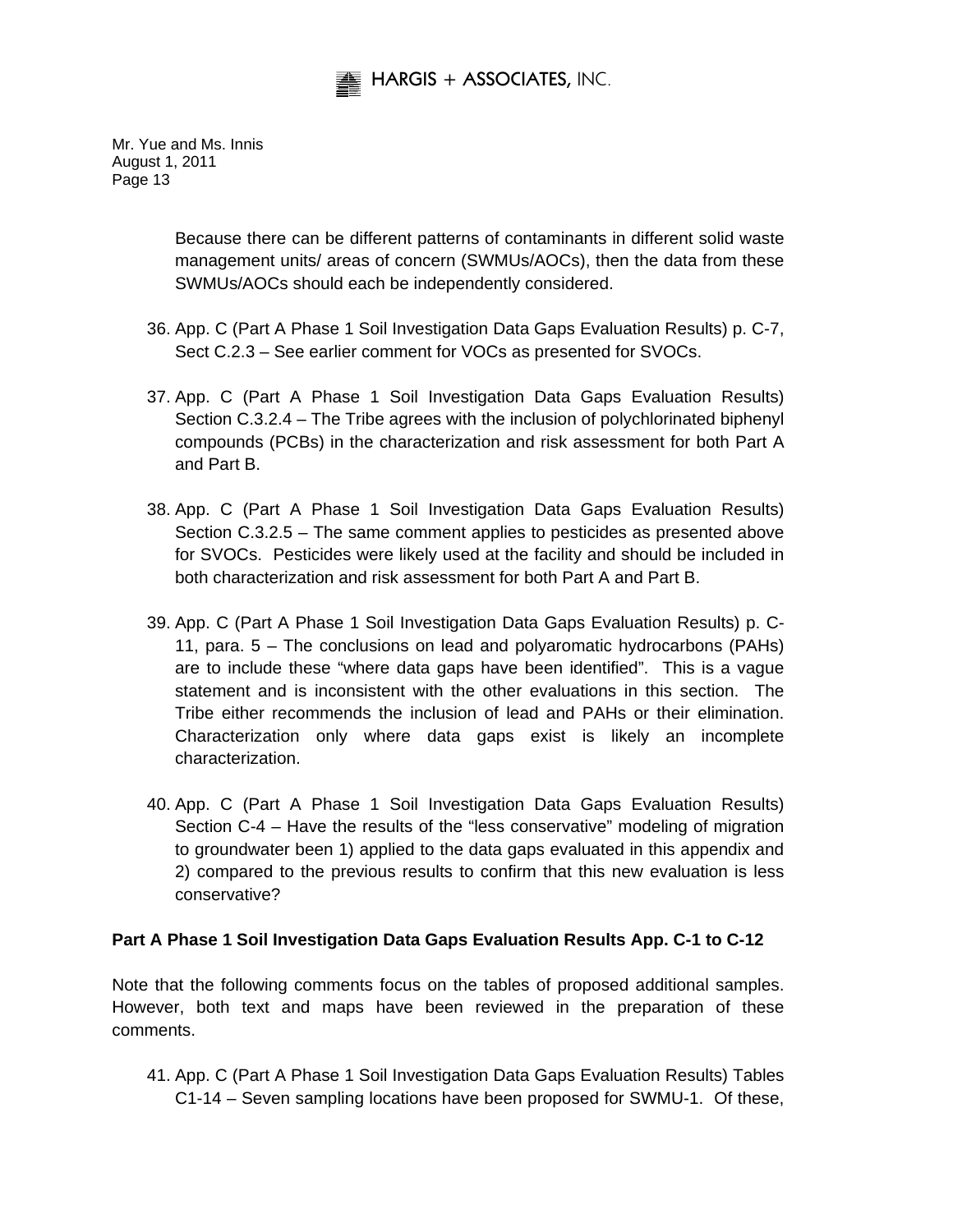

> sample locations 20 and 21 are at previous sample locations. Number 19 is between two previous samples and the Tribe questions whether this level of resolution is needed. Are three sample locations (22, 23, 24) all needed to provide a needed level of resolution? It seems that 22 and 24 would be sufficient.

- 42. App. C (Part A Phase 1 Soil Investigation Data Gaps Evaluation Results) Tables C2-19 – A total of 39 samples (some contingency) have been proposed for AOC-1. The 22 BCW sample locations are focused on the mouth of BCW where it enters the Colorado River. These 21 samples (BCW7 being further upstream) are too many samples and will each require the removal of vegetation for access. For an area this small and with an expected pattern of deposition of contaminants to be random across the area, a random sample size of less than 10 samples would likely provide sufficient number for both statistical evaluation and extent. Some of the other AOC-1 samples could be eliminated because of the presence of physical site characteristics that provide contamination boundaries. For example, sample T5d is just downstream from 3 samples and adjacent to a culvert, which provides a divide in the deposited sediment. Also, sample groups 1, 2, 3, 4 and T1e-f seem sufficiently close that the question of whether this level of resolution is needed.
- 43. App. C (Part A Phase 1 Soil Investigation Data Gaps Evaluation Results) Tables C3-16 – Six sample locations are proposed for AOC-9. Several of the samples are very close to existing samples and the question is whether this level of resolution is necessary for CMS/FS planning. For example, samples 17 and 19 could be eliminated. The justification for sample 15 (across the road and downslope) is unclear.
- 44. App. C (Part A Phase 1 Soil Investigation Data Gaps Evaluation Results) Tables C4-18 – Twelve sample locations are proposed for AOC-10. Some locations (11, 12, 13, 14, 15, 16, and 17) are characterized by either debris fields or white powder. It seems likely that both debris fields and white powder areas will be removed as part of the cleanup however the collection of samples within these areas will require equipment access. This causes additional disturbance to surrounding land.
- 45. App. C (Part A Phase 1 Soil Investigation Data Gaps Evaluation Results) Tables C5-19 – Thirteen sample locations, and two contingent locations, are proposed for AOC-11. Sample 11c-3 is proposed for sampling to groundwater at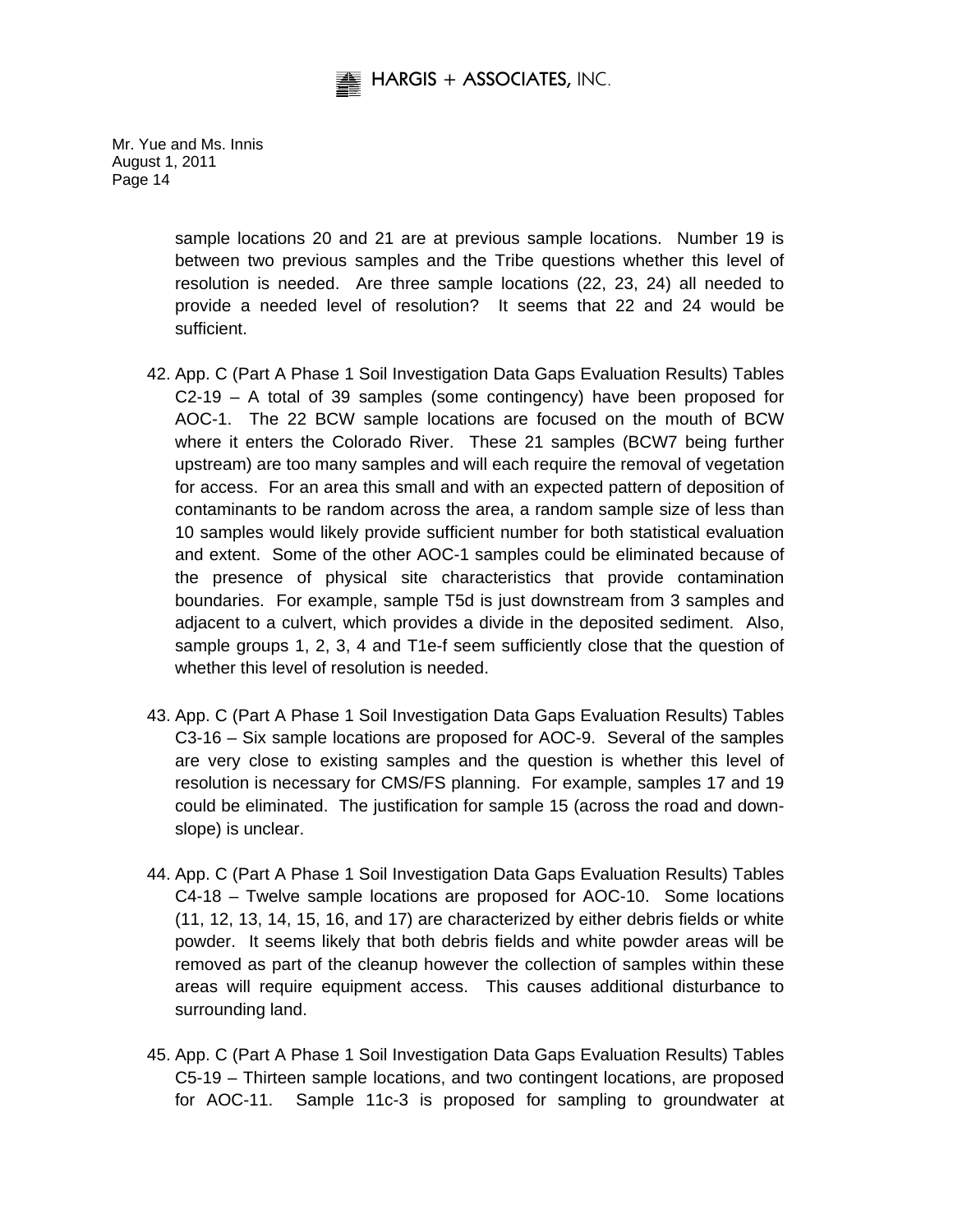

> approximately 70+ feet below ground surface (bgs) but the previous sample is 2 parts per million (ppm) at 10 feet bgs. With this large distance to groundwater, does the new modeling predict a potential issue at this location? Why not take samples at depth at 11c-4 where a step-out is needed? Same comment for 11e-5 if 11e-4 is needed upstream, why not take samples at depth there instead? Sample location 11e-6 is in a white powder area. See previous comment for AOC-10.

- 46. App. C (Part A Phase 1 Soil Investigation Data Gaps Evaluation Results) Tables C7-15 – Twelve proposed and eighteen contingent sample locations have been proposed for AOC-14. Locations 18, 19, 20 have been placed to characterize visibly-stained soil. Since this is a feature with defined size (visible staining) a single sample for characterization purposes could determine chemicals present. The eighteen contingent samples are proposed on grid intersections (pending potential findings of geophysical survey). Is this potential debris connected to that found where samples 21-25 are proposed? If you have a known debris area where these 4 sample locations are proposed, why not first step out using geophysical methods from this location, then use an appropriate number of samples to characterize the fully-identified debris area?
- 47. App. C (Part A Phase 1 Soil Investigation Data Gaps Evaluation Results) Tables C10-15 – Six sample locations are proposed for BCW and other twelve locations for AOC-4. The six locations in BCW are in a narrow portion of this drainage and one upstream (BCW6), one at confluence (BCW4) and one more downstream (BCW1) with one contingent (BCW2) along centerline is sufficient for characterization. Existing samples along the road where the proposed samples AOC4-17 to 28 are located are either non-detect (ND) or below screening levels for dioxin, 2 samples with PCBs and PAHs above screening....which suggest that limiting additional samples to AOC4-25 and 26 and AOC4-19-28 areas would be sufficient to complete characterization.

# **APPENDIX B – PART B WORK PLAN**

48. Appendix B (General) – The Work Plan identifies that, at many locations, the ability to collect subsurface samples is restricted due to the facility structures. This means that even after the implementation of this Work Plan, characterization will be incomplete. The work plan does not discuss how the within-facility RFI/RI will be completed with the operating facility present.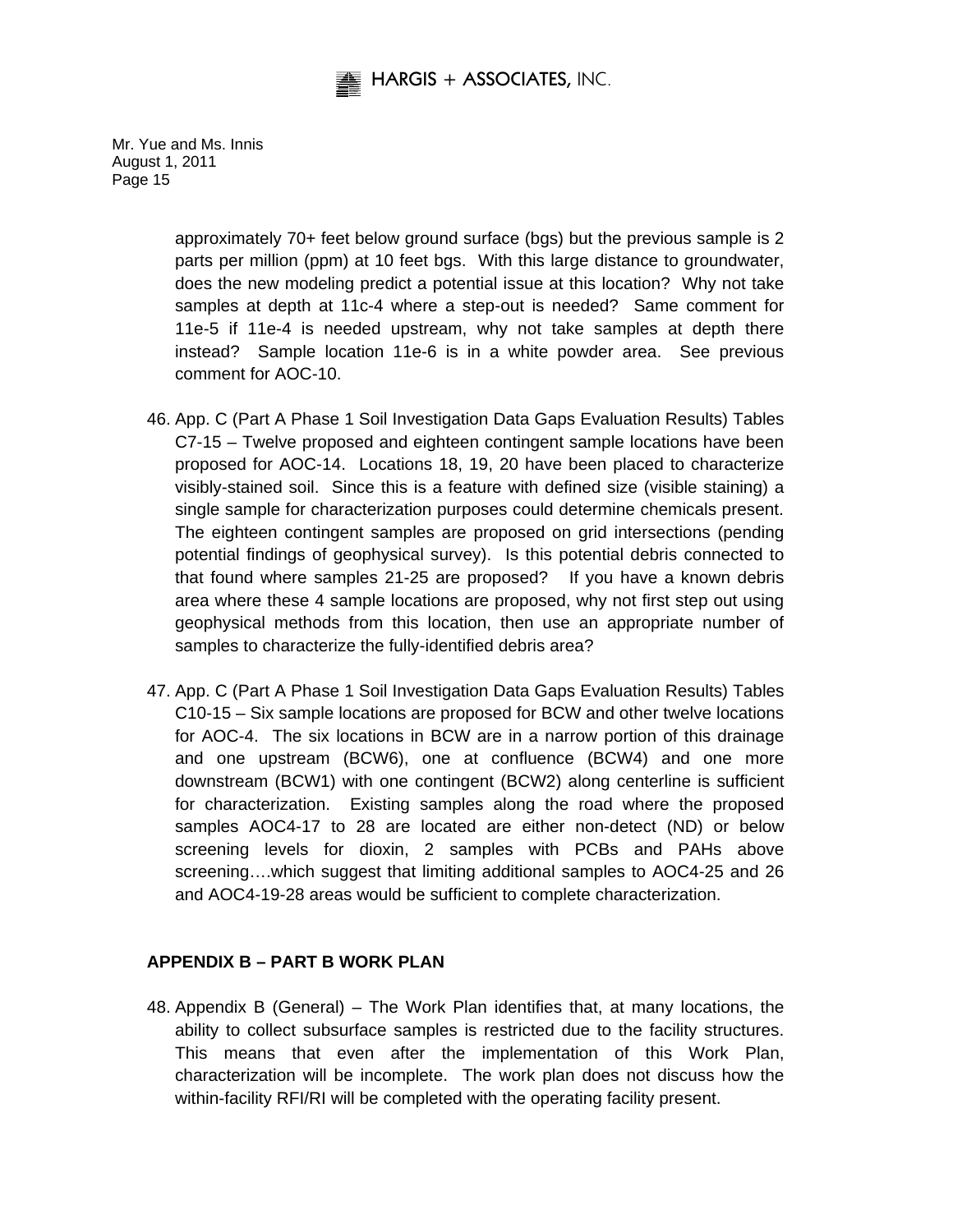

- 49. p. 2-15 (Data Sufficiency to Support Corrective Measures Study/ Feasibility Study Evaluation) – The discussion of potential CMS/FS technologies does not include a discussion of the level of certainty in cleanup areas or soil volume estimates. For many of these technologies, estimates ranging within an order of magnitude are sufficient to scope these technologies in the CMS/FS. Therefore, the amount of sampling employed should reflect this needed level of certainty.
- 50. Table B11-10 Twenty two samples are proposed for AOC 13. The justification and placement of some of the samples is not clear. Some are near previous samples. For example, the reasons for AOC13-26, 27, 30, 31, 32 are not clear, especially since the overall characterization will not be completed until some future date due to the inability to collect deep samples.
- 51. Table B15-4 Proposed samples for AOC 18 overlap areas that are being proposed for sampling at AOC 13. Therefore, seek opportunities to co-locate samples which characterize both of these AOCs to reduce the number of sample locations.
- 52. Table B17-2 AOC 20 address storm drains across the facility. However, these drains are located in or near other SWMUs/AOCs which had processes and releases that would define what ended up in these drains. Recommend to eliminate AOC20 and put the storm drains within their appropriate and respective AOC. This will simplify reporting and data evaluation with the drains characterized and results reported with other AOC data.

#### **APPENDIX C – Perimeter Area Investigation Program**

- 53. Appendix C-Perimeter General The perimeter areas, being outside the facility fence line, should be part of the Part A sampling plan. They could be lumped together as a new AOC.
- 54. Figure C-1 It is not clear on the figure which drainage feature each of the proposed perimeter samples is intended to characterize. Some of the proposed perimeter samples are near proposed sample locations for other SWMUs/AOCs and therefore, when possible, sample locations can be combined to address characterization for multiple SWMUs/AOCs if the same feature/drainage is being characterized. For example, the area of PA-9 and 10 have other samples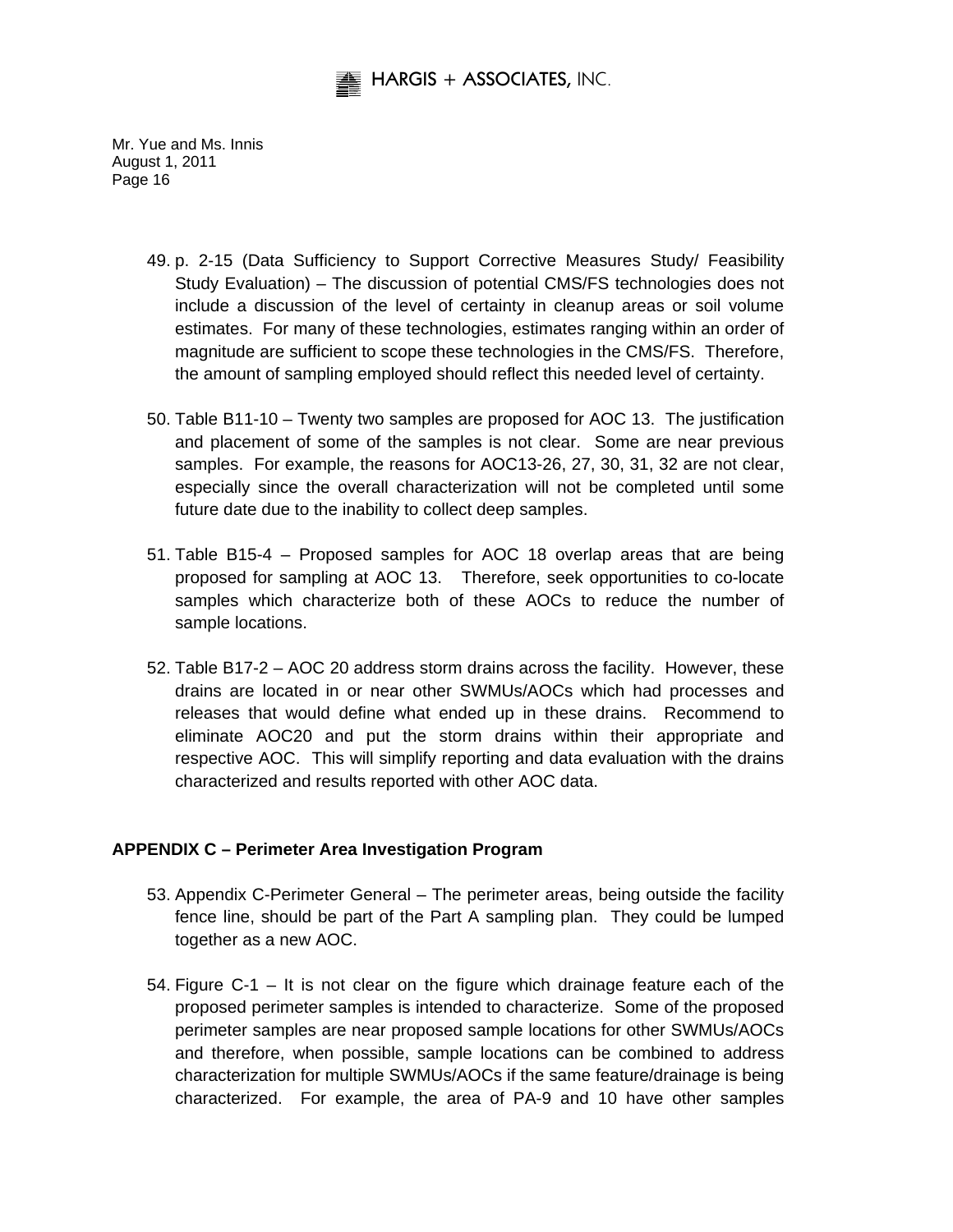

> nearby. If a drainage has already been, or will be, sampled then those data should first be considered before collecting additional samples as part of the PA program.

# **APPENDIX D – STORM DRAIN INVESTIGATION PROGRAM**

- 55. General The Tribe was informed by PG&E during a field inspection that the Topock Compressor Station is categorically exempt from permitting under the Storm Water Pollution Prevention Permit (SWPPP) Program under the Clean Water Act. If the facility is being required to gather equivalent information pursuant to Resource Conservation and Recovery Act/ Comprehensive Environmental Response, Compensation, and Liability Act (RCRA/CERCLA) investigations, then the exemption, for all intents and purposes, seems inappropriate. The one difference seems to be that under the SWPPP Program, non-point as well as point sources would be considered. But then the approach taken here in regard to perimeter areas seems to address the non-point mechanisms. The Tribe has many concerns about stormwater management, as expressed in its January 2011, letter objecting to the FEIR.<sup>3</sup>
- 56. p. D-1-2, para. 2 (Storm Drain System Data Needs) It is unclear why storm drain sampling will only occur outside the fence line. The collection points for the storm drains, often within or on the fence line, can provide an initial understanding of the potential contaminants that may have entered the storm drain. Storm drain sampling should begin at within the storm water collection area and then proceed downstream as warranted by either the data or records of release/repair.
- 57. p. D-1-5, para. 4 (Flow Testing) The use of dyes to test the flow of water in storm drains introduces another potentially unacceptable impact to the environment. Just water should be used in the proposed alignment testing prior to invasive testing.
- 58. p. D-1-7 (Storm Drain Soil Investigation) Proposed sampling after the alignment phase includes potential sample locations both at the storm drain outfall as well as along the storm drain path. The outfall area is the most likely

 3 See letter from Ms. Courtney Ann Coyle, Esq. (FMIT Counsel) to Ms. Karen Baker, DTSC, dated January 29, 2011, re: "Objections of Fort Mojave Indian Tribe to Final Environmental Impact Report for the Topock Compressor Station Groundwater Remediation Project- SCH#2008051003."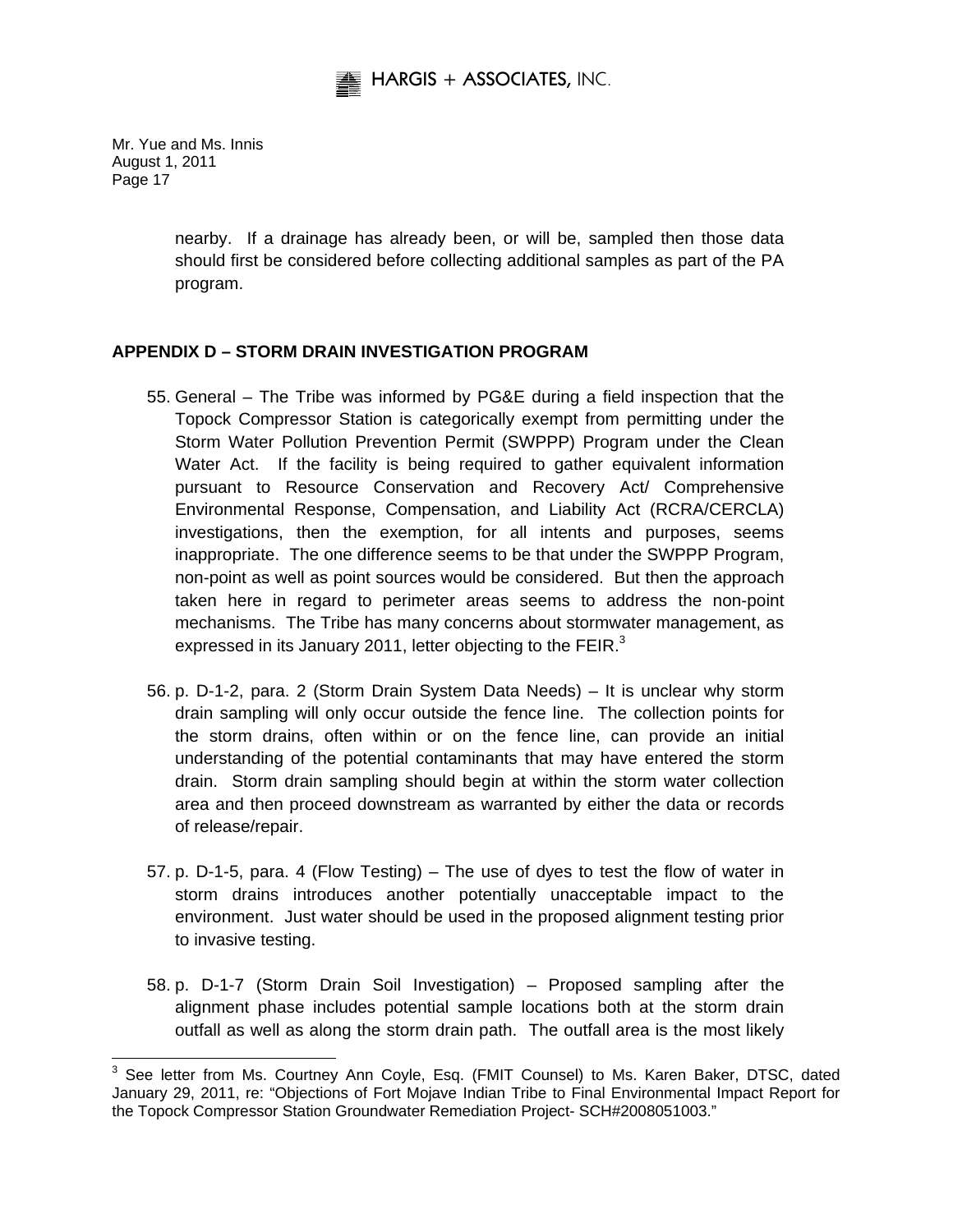

> to have received contamination and therefore should be sampled first. On the other hand, there may be evidence of ponding or sedimentation that would indicate a more likely location of accumulation of contaminants.

59. Table D2 – Opportunities for collecting fewer, more strategically-located samples. For example, by focusing on sources and outfalls, eliminate SD9 and collect SD10; eliminate SD8 and collect SD7; eliminate SD14 and 16 and collect SD 15; eliminate SD 17 and 19 and collect SD 18. Perhaps other storm drains can be sampled at the ends-of-pipes prior to determining if additional samples are needed or in areas of obvious ponding or sedimentation as discussed above.

Also, how will the results of SD12 be interpreted when that sample is proposed for collection in an area already investigated and known to be contaminated. If the alignment study shows that the drainage is intact, and drains into an already contaminated area, then no samples of the drain pathway are needed. This is the same issue for SD13.

#### **STANDARD OPERATING PROCEDURES**

60. A standard operating procedure (SOP) is needed to address the interface between PG&E field personnel and Tribal Monitors and Tribal Cultural Experts. Attached is a proposed draft of such an SOP for consideration. Obviously, this draft may benefit from further review by members of other affected tribes.

Additionally, further consideration is needed to proceduralize the stockpiling of excavated soils, drill cuttings, and cores for potential future repatriation at the site as well as further discussion on abandonment of boreholes, wells, and excavations. The Tribe offers to assist PG&E in preparing such SOP drafts.

Thank you for the opportunity to review and comment on this document and for the various briefings and time allowances to prepare comments. The Tribe looks forward to further discussion of these comments at the meeting of the Technical Working Group (TWG) scheduled for September 1-2, 2011, at the Topock Compressor Station.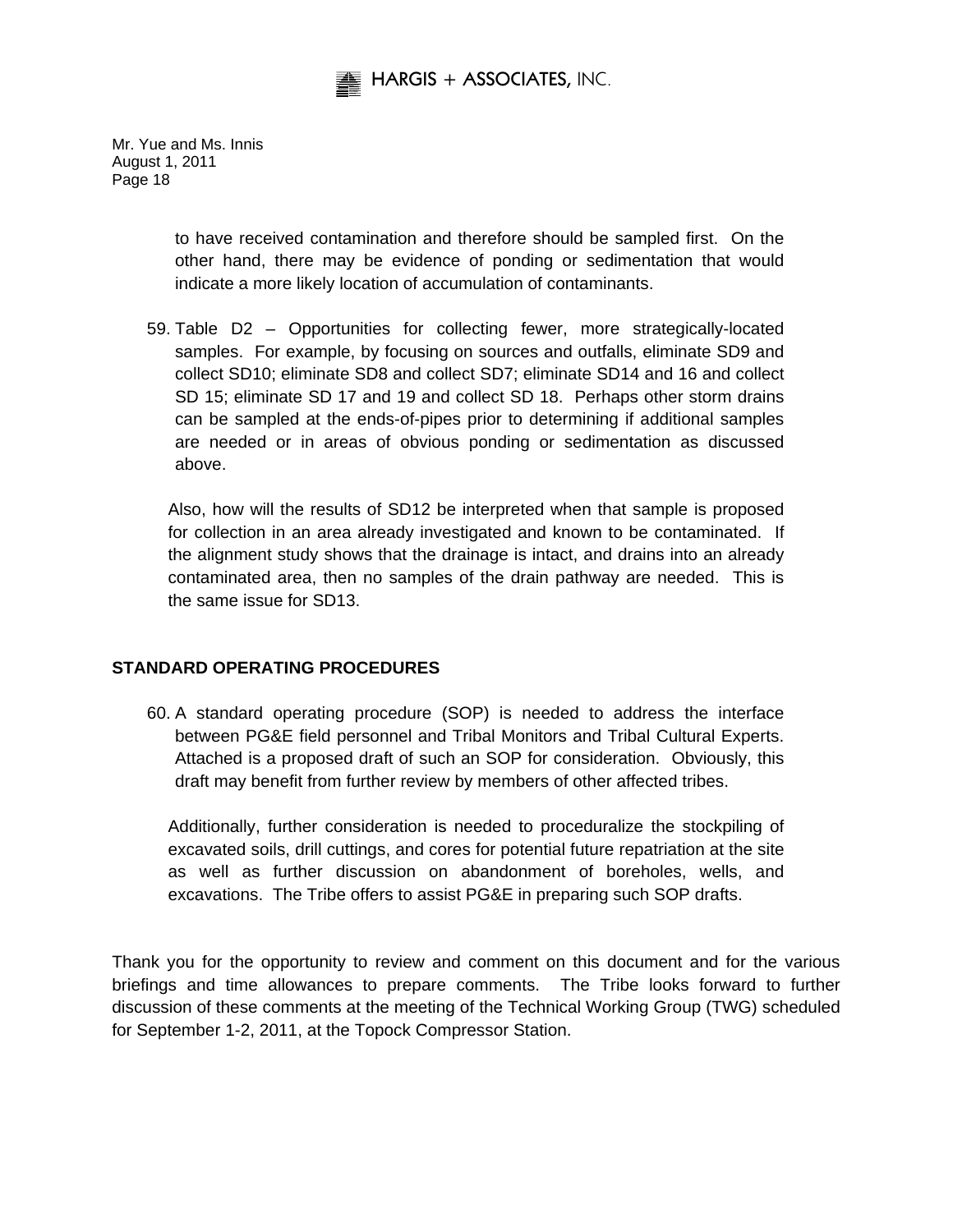

Sincerely,

HARGIS + ASSOCIATES, INC.

Leo S. Leonhart, PhD, PG, CHG Principal Hydrogeologist

Attachment: Draft SOP-CUL1

cc: D. Bonamici, CRIT C. Coyle R. Escobar, Chemehuevi G. Glassco, Yavapai M. Henderson, BLM D. Hubbs, Hualapai L. Jackson, Hualapai A. Lara, BLM S. McDonald N. McDowell-Antone, FMIT J. Marcos, DTSC J. McCormick, Cocopah Y. Meeks, PG&E L. Otero, FMIT G. Ray, CRIT T. Williams, FMIT

839.07 Soils RFI-RI WP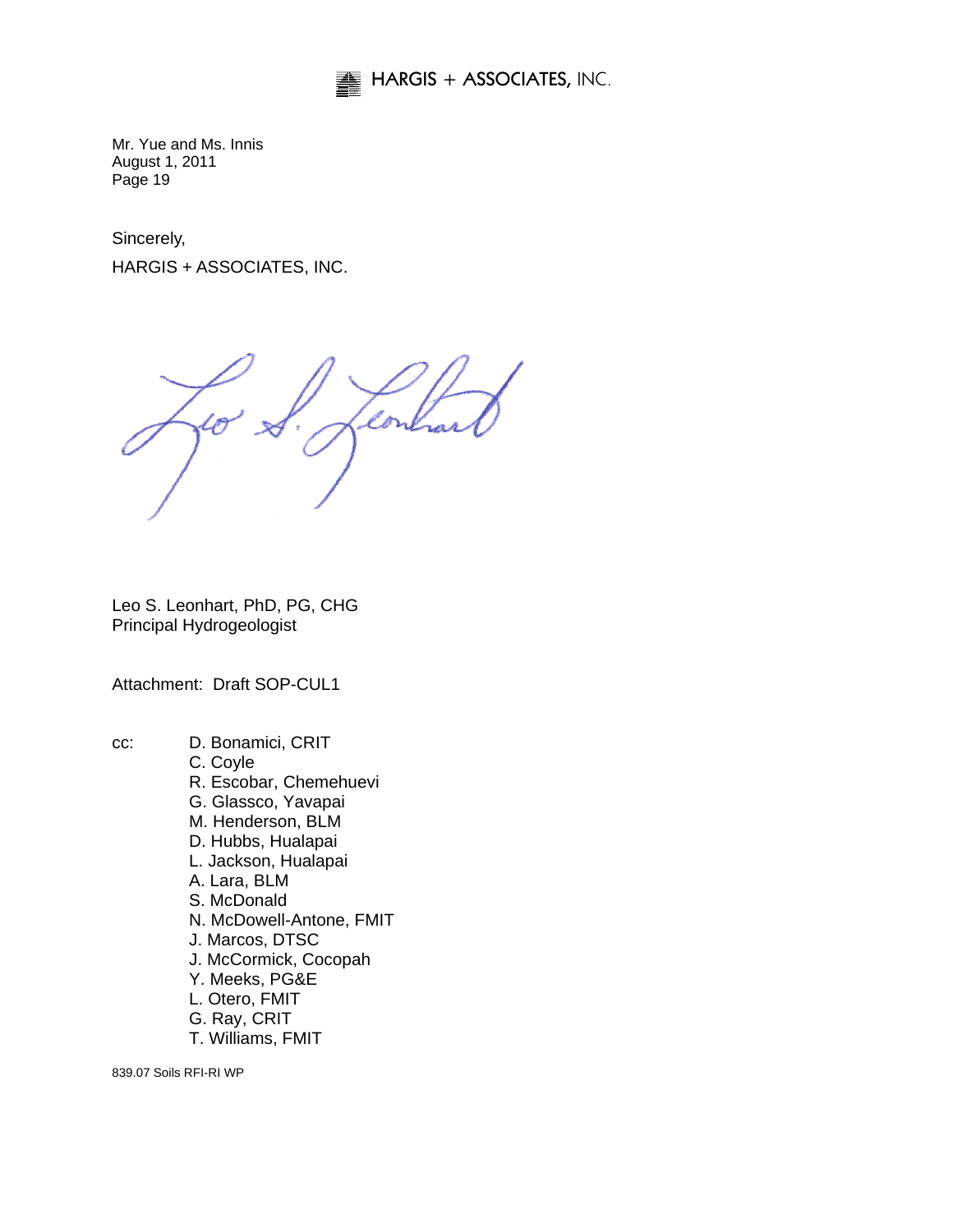#### **SOP-CUL1**

### **Respect for Native American Cultural and Religious Landscape and Coordination with Tribal Monitors during Field Operations Standard Operating Procedures for PG&E Topock Program**

**\_\_\_\_\_\_\_\_\_\_\_\_\_\_\_\_\_\_\_\_\_\_\_\_\_\_\_\_\_\_\_\_\_\_\_\_\_\_\_\_\_\_\_\_\_\_\_\_\_\_\_\_\_\_\_\_\_\_\_\_\_\_\_\_\_\_\_\_\_\_\_\_\_\_\_\_\_\_** 

This standard operating procedure (SOP) outlines guidance on coordination and protocol between all PG&E personnel, contractors, and subcontractors engaged in the performance of PG&E Topock Program field activities and Tribal Monitors and Tribal Cultural Experts representing the respective cultural and religious interests of Native American Tribes and Nations affected by the Topock Program.

#### **PURPOSE**

The Topock site and adjacent lands are part of a larger geographical area referred to as a Traditional Cultural Landscape (TCL). The TCL is the ancestral home of the Fort Mojave Indian Tribe and other Native American Tribes including the Hualapai Nation, Colorado River Indian Tribes, Quechan Nation, Cocopah Tribe, and Yavapai-Prescott Nation. This entire TCL is of tribal religious significance. In some areas and at certain times, tribal members carry out various cultural activities and religious ceremonies. PG&E has committed to assuring that the ongoing operations of the Topock Program do not interfere with and moreover will respect these important cultural and religious activities as well as the sacredness of the landscape. Accordingly, this SOP shall serve as the guidance for all personnel performing field activities at the Site.

#### **GENERAL PERFORMANCE STANDARD**

The underlying standard of performance in regard to the field presence of non-Native American personnel at the site is respect for Native American culture and religion. This respect is manifested in the general appropriate decorum of field personnel in terms of language; housekeeping; and impact avoidance, minimization and/or mitigation. Additionally, field personnel should be aware that the tribes engage Tribal Monitors and Tribal Cultural Experts, whose mission is described below. Field personnel shall always act in deference to the Tribal Monitors and Tribal Cultural Experts whenever a matter of cultural significance is in question.

#### **INVESTIGATION-DERIVED WASTE**

During the implementation of various field investigations, various types of waste materials (sometimes classified as "investigation-derived waste" or "IDW") are generated. All of these materials comprise soils derived from the TCL. These materials are regarded as integral sacred components of the TCL. The tribes have requested that these soils not be disposed, but rather, to the extent practical, stockpiled for eventual repatriation. Arrangements for handling these soils must be made through the PG&E Project Manager, who will determine the disposition in consultation with the affected tribal representative(s).

#### **COORDINATION AND CONSULTATION WITH TRIBAL MONITORS**

Through past involvement, each affected tribe has had the opportunity to assign a Tribal Monitor to oversee field activities and provide recourse for the field personnel in regard to decisions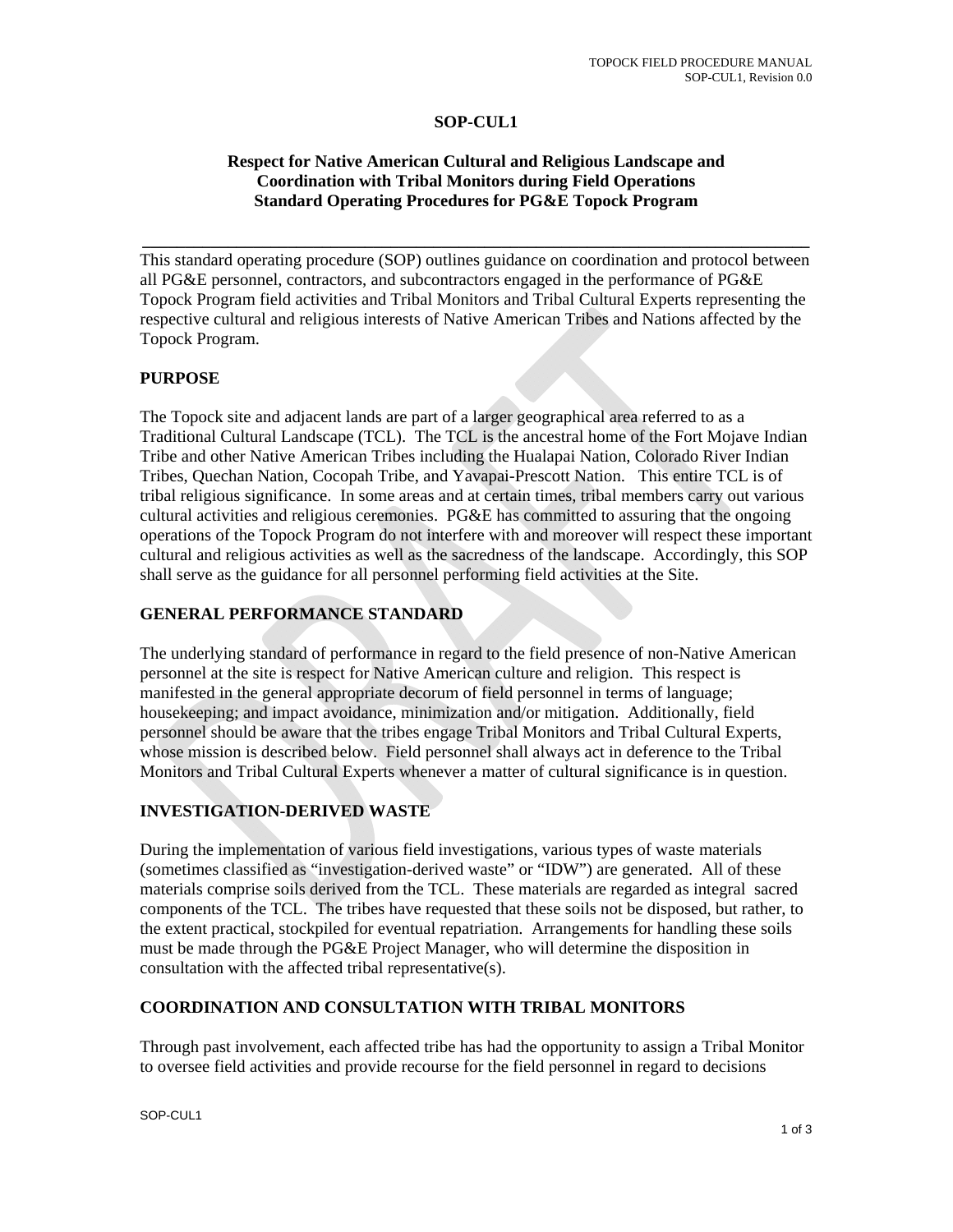involving impacts on cultural or religious matters. The following sections describe the type of coordination and protocol expected between field personnel and the Tribal Monitors.

### **Definition of Tribal Monitor**

Tribal Monitors (or Tribal Cultural Experts) are Native Americans assigned by the respective tribes for the purpose of overseeing not only field activities at the Topock Site but impacts to the sacred area which include avoiding additional impacts not necessarily defined within the work plans. Tribal Monitors are experts in their respective Tribal culture and religion.

#### **Responsibilities of Tribal Monitors**

During field operations at the Topock Site, the Tribal Monitors oversee activities to ascertain the nature and level of impact to the Traditional Cultural Property at and surrounding the Site. During any particular phase of field activity, multiple Tribal Monitors may be present to represent and assure protection and proper respect for the particular cultural and religious interests of their respective tribes.

#### **Focus of Tribal Monitor Oversight**

Primarily, Tribal Monitors are concerned with the manner in which the work is conducted and the type of disturbance created by the work. Such disturbances are subject to various laws that protect cultural heritage such as the Archeological Resource Protection Act (ARPA) and the Native American Graves Protection and Repatriation Act (NAGPRA). This concern focuses on the permanence, location on the landscape, duration and intensity, and timing of the work, as it relates to tribal cultural resources, values and religious aspects. Tribal Monitors are alert to the findings of Native American artifacts and other remnants or indications of tribal history and/or culture.

#### **Working with Tribal Monitors**

In order to assure proper coordination with Tribal monitors present during field operations, the following requirements must be maintained by all field personnel:

- All field personnel shall be required to read, acknowledge, and comply with the provisions of this SOP-CUL1.
- Any findings of artifacts during sampling, drilling, excavation, earth moving, exploring, surveying, monitoring or other field activities require immediate notification of the Tribal Monitor.
- Monitors shall be made aware in advance of the purposes and context for any request to monitor and shall be provided any appropriate background materials or reports prior to the field activity. Generally, the initial point of contact will be the Tribal Project Manager to whom the Tribal Monitor(s) report(s).
- If a Tribal Monitor is not present when a find is made, the field leader is still required to notify the Tribe prior to proceeding.